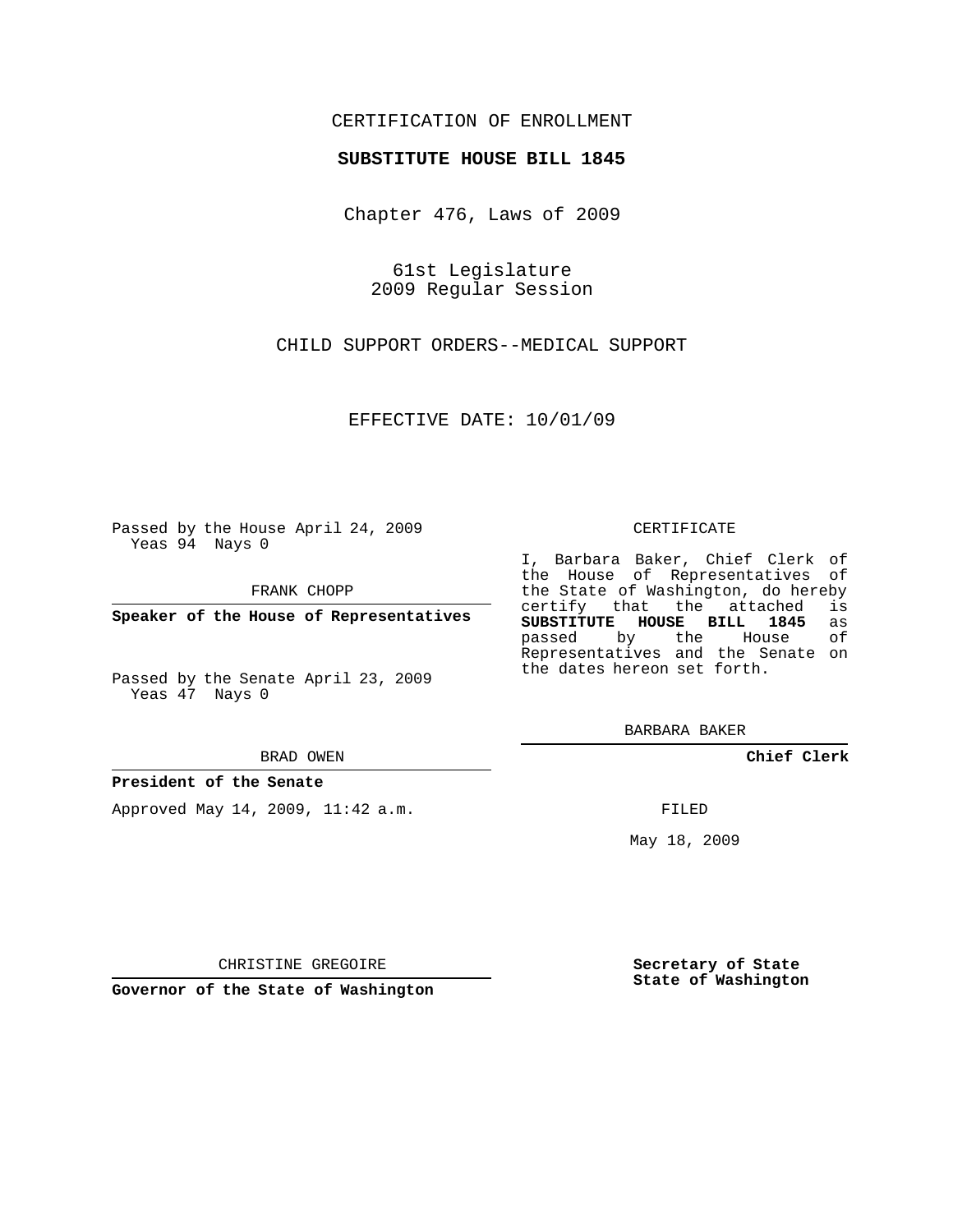# **SUBSTITUTE HOUSE BILL 1845** \_\_\_\_\_\_\_\_\_\_\_\_\_\_\_\_\_\_\_\_\_\_\_\_\_\_\_\_\_\_\_\_\_\_\_\_\_\_\_\_\_\_\_\_\_

\_\_\_\_\_\_\_\_\_\_\_\_\_\_\_\_\_\_\_\_\_\_\_\_\_\_\_\_\_\_\_\_\_\_\_\_\_\_\_\_\_\_\_\_\_

AS AMENDED BY THE SENATE

Passed Legislature - 2009 Regular Session

## **State of Washington 61st Legislature 2009 Regular Session**

**By** House Judiciary (originally sponsored by Representatives Rodne and Pedersen; by request of Department of Social and Health Services)

READ FIRST TIME 02/20/09.

 AN ACT Relating to medical support obligations; amending RCW 26.09.105, 26.18.170, 26.18.180, 26.23.050, 26.23.110, 74.20A.300, 74.20A.055, 74.20A.056, and 74.20A.059; and providing an effective 4 date.

5 BE IT ENACTED BY THE LEGISLATURE OF THE STATE OF WASHINGTON:

 6 **Sec. 1.** RCW 26.09.105 and 1994 c 230 s 1 are each amended to read 7 as follows:

8 (1) ((<del>In entering or modifying</del>)) Whenever a child support order is 9 entered or modified under this chapter, the court shall require 10 ((either or)) both parents to provide medical support for any child 11 named in the order as provided in this section.

12 (a) Medical support consists of:

- 13 (i) Health insurance coverage; and
- 14 (ii) Cash medical support.
- 15 (b) Cash medical support consists of:

16 (i) A parent's monthly payment toward the premium paid for coverage

17 by either the other parent or the state, which represents the obligated

18 parent's proportionate share of the premium paid, but no more than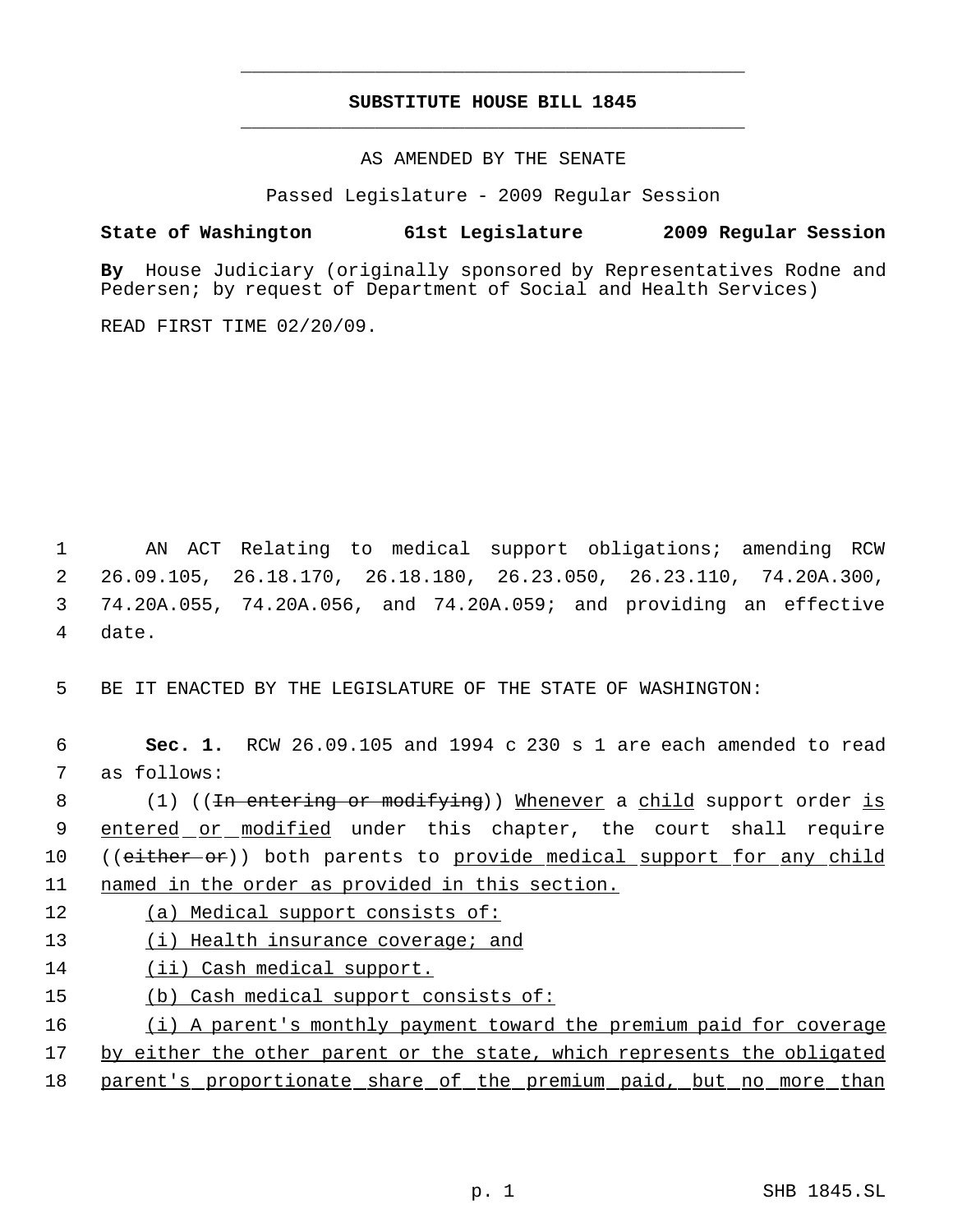| 1              | twenty-five percent of the obligated parent's basic support obligation;  |
|----------------|--------------------------------------------------------------------------|
| $\overline{2}$ | and                                                                      |
| 3              | (ii) A parent's proportionate share of uninsured medical expenses.       |
| 4              | (c) Under appropriate circumstances, the court may excuse one            |
| 5              | parent from the responsibility to provide health insurance coverage or   |
| 6              | the monthly payment toward the premium.                                  |
| 7              | (d) The court shall always require both parents to contribute their      |
| 8              | proportionate share of uninsured medical expenses.                       |
| 9              | (2) Both parents share the obligation to provide medical support         |
| 10             | for the child or children specified in the order, by providing health    |
| 11             | insurance coverage or contributing a cash medical support obligation     |
| 12             | when appropriate, and paying a proportionate share of any uninsured      |
| 13             | medical expenses.                                                        |
| 14             | $(3)(a)$ The court may specify how medical support must be provided      |
| 15             | by each parent under subsection (4) of this section.                     |
| 16             | (b) If the court does not specify how medical support will be            |
| 17             | provided or if neither parent provides proof that he or she is           |
| 18             | providing health insurance coverage for the child at the time the        |
| 19             | support order is entered, the division of child support or either        |
| 20             | parent may enforce a parent's obligation to provide medical support      |
| 21             | under RCW 26.18.170.                                                     |
| 22             | (4)(a) If there is sufficient evidence provided at the time the          |
| 23             | order is entered, the court may make a determination of which parent     |
| 24             | must provide coverage and which parent must contribute a sum certain     |
| 25             | amount as his or her monthly payment toward the premium.                 |
| 26             | (b) If both parents have available health insurance coverage that        |
| 27             | is accessible to the child at the time the support order is entered,     |
| 28             | the court has discretion to order the parent with better coverage to     |
| 29             | <u>provide the health insurance coverage for the child and the other</u> |
| 30             | parent to pay a monthly payment toward the premium. In making the        |
| 31             | determination of which coverage is better, the court shall consider the  |
| 32             | needs of the child, the cost and extent of each parent's coverage, and   |
| 33             | the accessibility of the coverage.                                       |
| 34             | <u>(c) _Each _parent _shall _remain _responsible _for _his _or _her</u>  |
| 35             | proportionate share of uninsured medical expenses.                       |
| 36             | (5) The order must provide that if the parties' circumstances            |
| 37             | change, the parties' medical support obligations will be enforced as     |
| 38             | <u>provided in RCW 26.18.170.</u>                                        |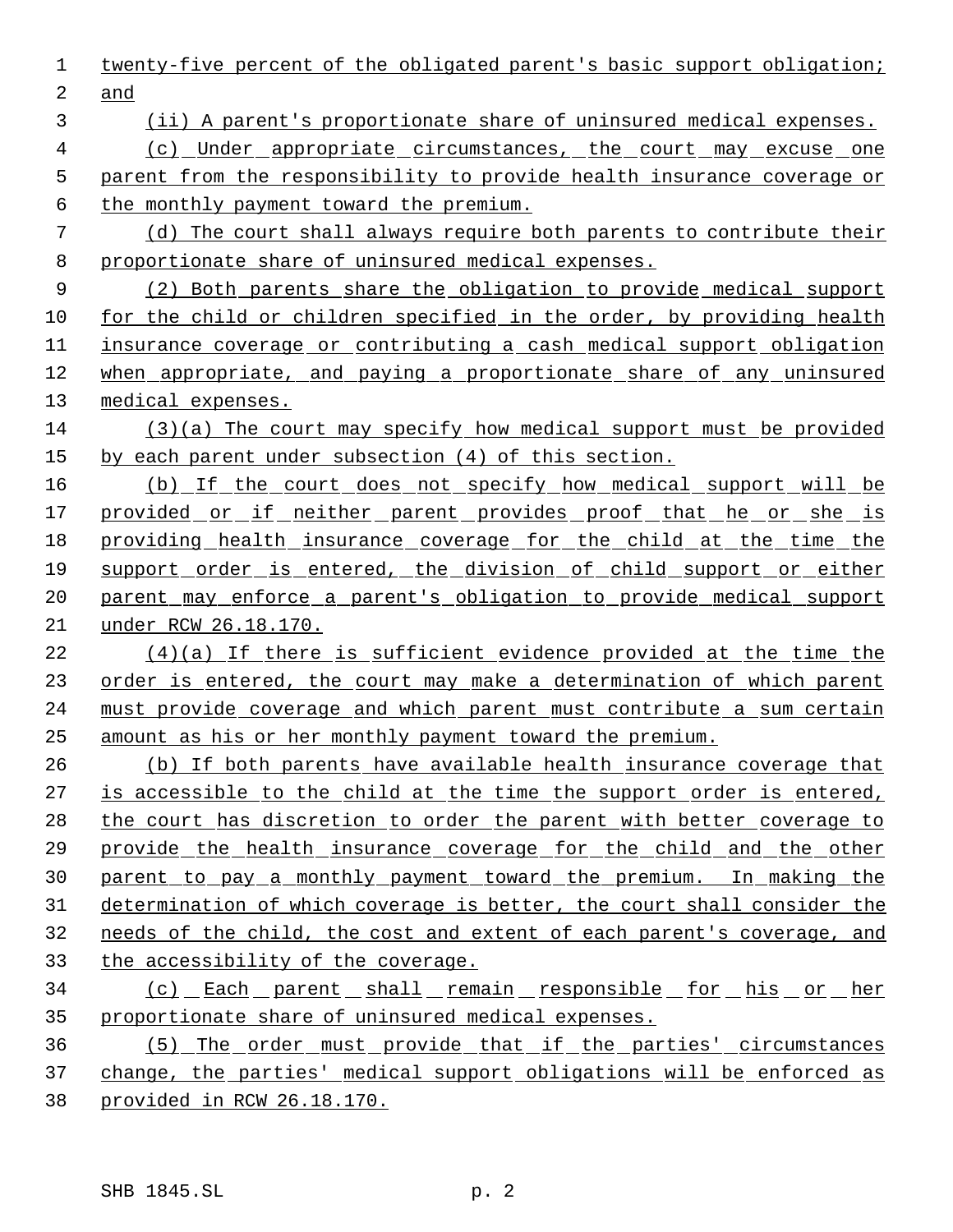1 (6) A parent who is ordered to maintain or provide health insurance 2 coverage ((except as provided in subsection  $(2)$  of this section,)) may 3 comply with that requirement by: 4 (a) Providing proof of accessible private insurance coverage for 5 any child named in the order  $((\frac{if:}{a}))$  or 6 (b) Providing coverage that can be extended to cover the child that 7 is ((or becomes)) available to that parent through employment or that 8 is union-related( $\ddot{i}$  and 9  $(\frac{b}{b})$ ), if the cost of such coverage does not exceed twenty-five 10 percent of ((the - obligated)) that parent's basic child support 11 obligation. 12  $((+2)^i)$   $(7)$  The court ((shall consider the best interests of the 13 child and have discretion to)) may order a parent to provide health 14 insurance coverage ((when entering or modifying a support order under 15 this chapter if the cost of such coverage)) that exceeds twenty-five 16 percent of ((the obligated)) that parent's basic support obligation if 17 it is in the best interests of the child to provide coverage. 18  $((+3))$  (8) If the child receives state-financed medical coverage 19 through the department under chapter 74.09 RCW for which there is an 20 assignment, the obligated parent shall pay a monthly payment toward the 21 premium. 22 (9) Each parent is responsible for his or her proportionate share 23 of uninsured medical expenses for the child or children covered by the 24 support order. 25 (10) The parents ((shall)) must maintain ((such)) health insurance 26 coverage as required under this section until: 27 (a) Further order of the court; 28 (b) The child is emancipated, if there is no express language to 29 the contrary in the order; or 30 (c) Health insurance is no longer available through the parents' 31 employer or union and no conversion privileges exist to continue 32 coverage following termination of employment. 33  $((4+))$   $(11)$  A parent who is required to extend health insurance 34 coverage to a child under this section is liable for any covered health 35 care costs for which the parent receives direct payment from an 36 insurer. 37 ( $(\overline{5})$ ) (12) This section shall not be construed to limit the 38 authority of the court to enter or modify support orders containing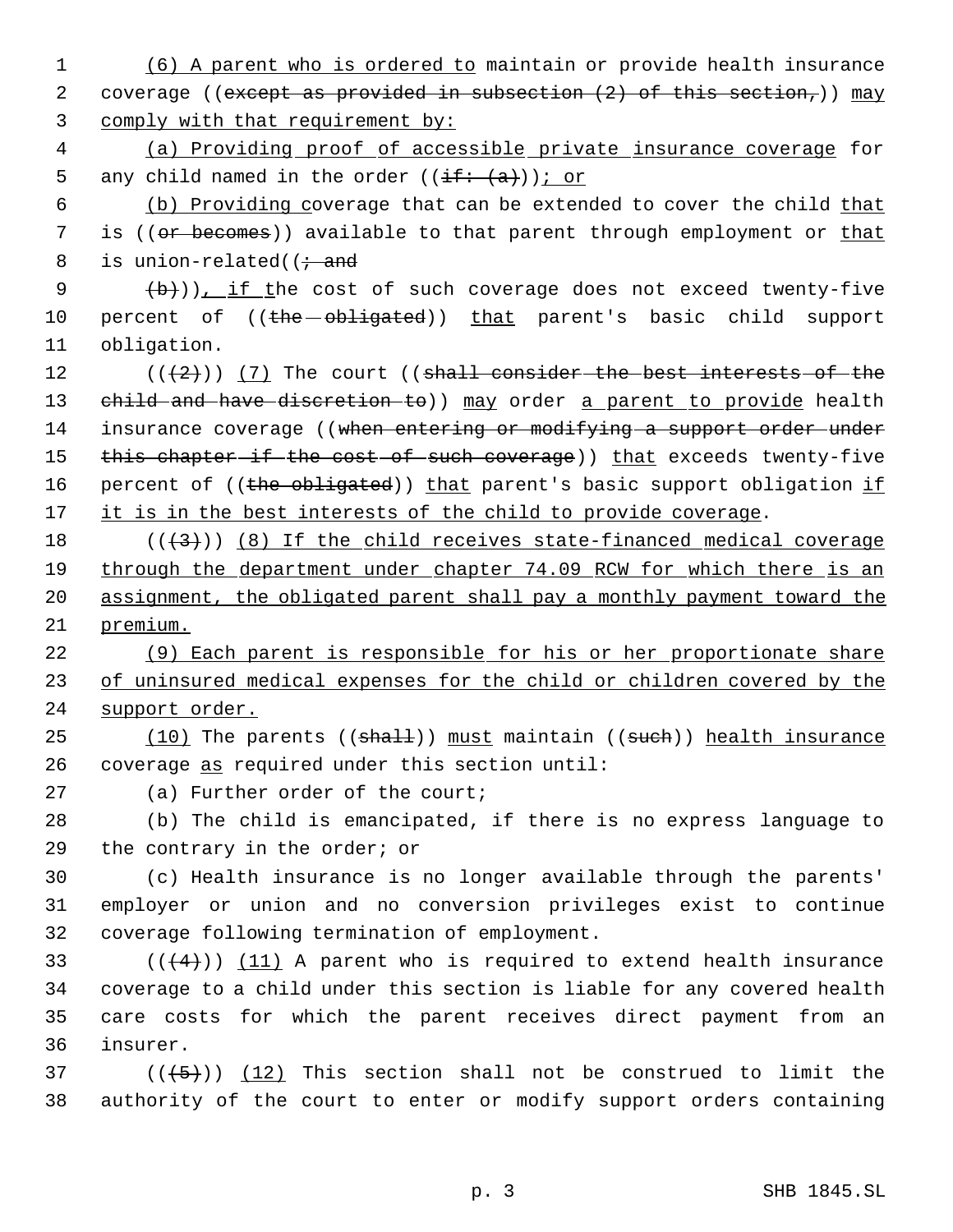provisions for payment of uninsured health expenses, health care costs, or insurance premiums which are in addition to and not inconsistent with this section.

 (( $\left(\frac{6}{6}\right)$ ) (13) A parent ordered to provide health insurance coverage 5 ((shall)) must provide proof of such coverage or proof that such coverage is unavailable within twenty days of the entry of the order to:

8 (a) The ((physical custodian)) other parent; or

 (b) The department of social and health services if the parent has been notified or ordered to make support payments to the Washington state support registry.

12 ( $(\overline{+7})$ ) (14) Every order requiring a parent to provide health care 13 or insurance coverage ((shall)) must be entered in compliance with RCW 26.23.050 and be subject to direct enforcement as provided under chapter 26.18 RCW.

16 (((8) "Health insurance coverage" as used in this section does not 17 include medical assistance provided under chapter - 74.09 - RCW.) (15) 18 When a parent is providing health insurance coverage at the time the order is entered, the premium shall be included in the worksheets for 20 the calculation of child support under chapter 26.19 RCW.

(16) As used in this section:

 (a) "Accessible" means health insurance coverage which provides 23 primary care services to the child or children with reasonable effort by the custodian.

 (b) "Cash medical support" means a combination of: (i) A parent's 26 monthly payment toward the premium paid for coverage by either the 27 other parent or the state, which represents the obligated parent's proportionate share of the premium paid, but no more than twenty-five percent of the obligated parent's basic support obligation; and (ii) a parent's proportionate share of uninsured medical expenses.

 (c) "Health insurance coverage" does not include medical assistance provided under chapter 74.09 RCW.

 (d) "Uninsured medical expenses" includes premiums, copays, 34 deductibles, along with other health care costs not covered by insurance.

 (e) "Obligated parent" means a parent ordered to provide health insurance coverage for the children.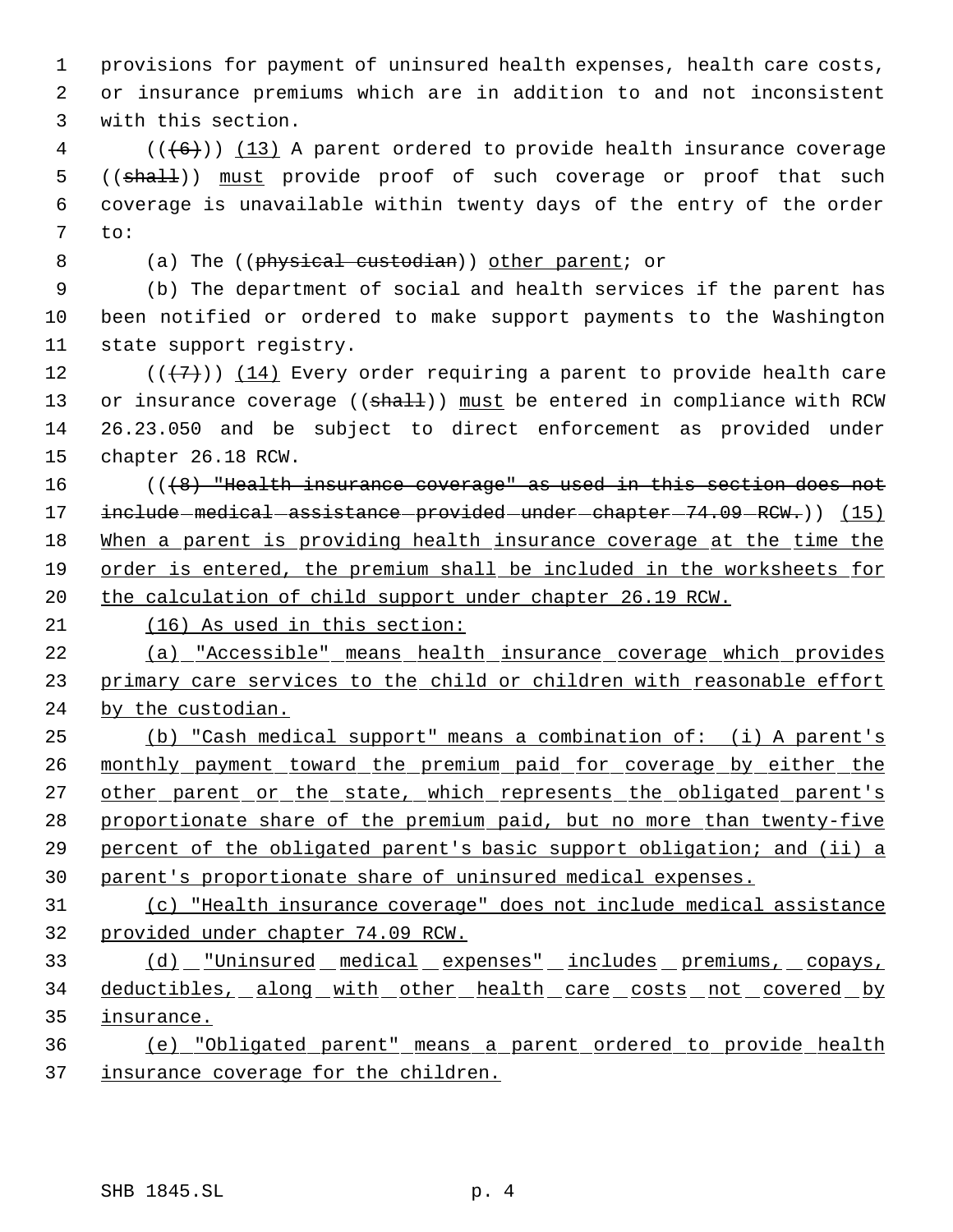(f) "Proportionate share" means an amount equal to a parent's percentage share of the combined monthly net income of both parents as computed when determining a parent's child support obligation under chapter 26.19 RCW.

5 (g) "Monthly payment toward the premium" means a parent's contribution toward premiums paid by the other parent or the state for insurance coverage for the child, which is based on the obligated parent's proportionate share of the premium paid, but no more than 9 twenty-five percent of the obligated parent's basic support obligation. (17) The department of social and health services has rule-making authority to enact rules in compliance with 45 C.F.R. Parts 302, 303, 304, 305, and 308.

 **Sec. 2.** RCW 26.18.170 and 2007 c 143 s 1 are each amended to read as follows:

15 (1) Whenever a parent ((who)) has been ordered to provide ((health 16 insurance coverage)) medical support for a dependent child ((fails to 17 provide such coverage or lets it lapse), the department or  $((a))$  the 18 other parent may seek enforcement of the ((coverage order)) medical 19 support as provided under this section.

 (a) If the obligated parent provides proof that he or she provides accessible coverage for the child through private insurance, that parent has satisfied his or her obligation to provide health insurance coverage.

 (b) If the obligated parent does not provide proof of coverage, 25 either the department or the other parent may take appropriate action as provided in this section to enforce the obligation.

 (2) The department may attempt to enforce a parent's obligation to provide health insurance coverage for the dependent child. If health insurance coverage is not available through the parent's employment or union at a cost not to exceed twenty-five percent of the parent's basic support obligation, or as otherwise provided in the support order, the department may enforce any monthly payment toward the premium ordered to be provided under RCW 26.09.105 or 74.20A.300.

 (3) A parent seeking to enforce another parent's monthly payment toward the premium under RCW 26.09.105 may:

 (a) Apply for support enforcement services from the division of child support as provided by rule; or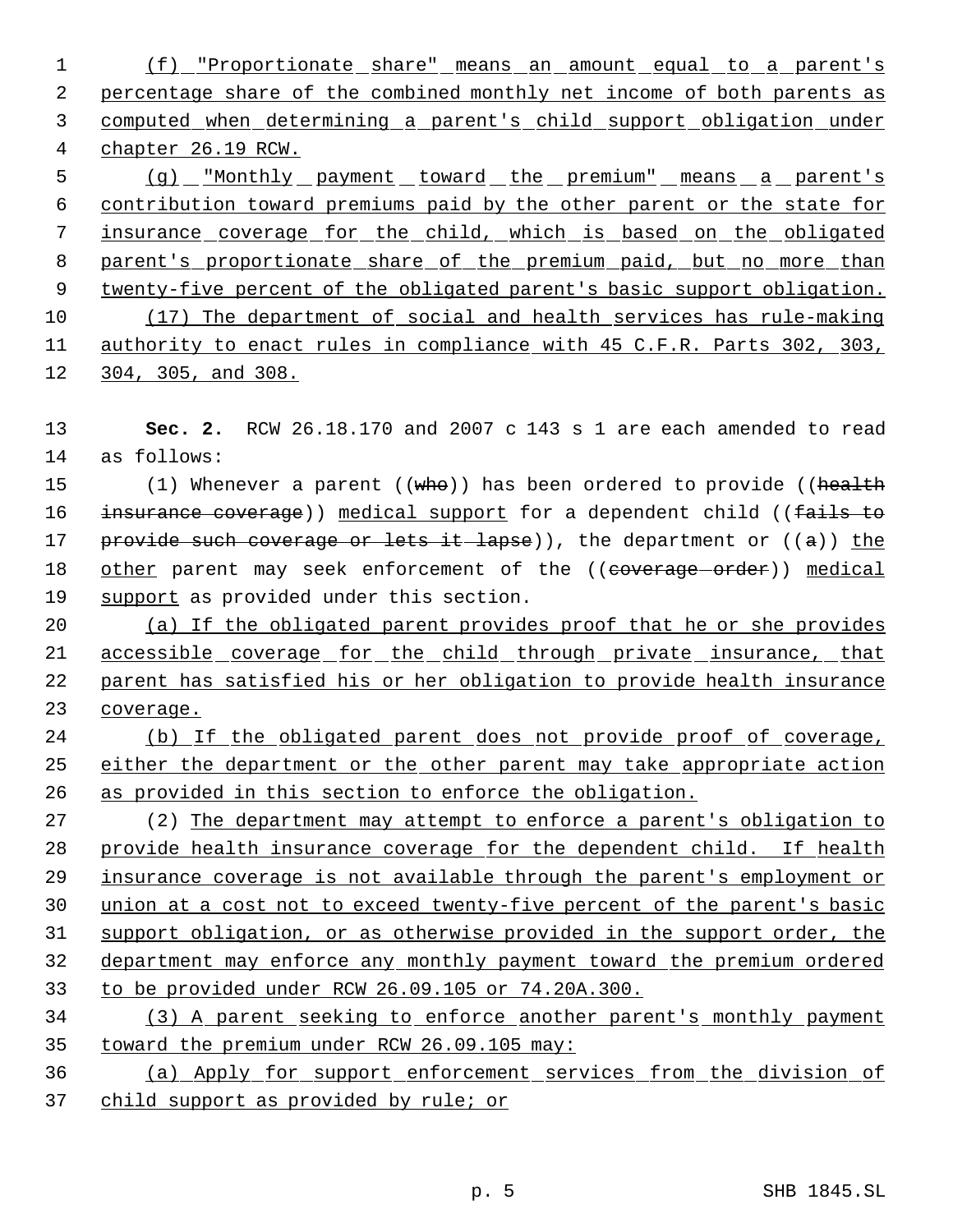(b) Take action on his or her own behalf by: (i) Filing a motion in the underlying superior court action; or (ii) Initiating an action in superior court to determine the amount 4 owed by the obligated parent, if there is not already an underlying superior court action.  $(4)(a)$  The department may serve a notice of support owed under RCW 26.23.110 on a parent to determine the amount of that parent's monthly 8 payment toward the premium. (b) Whether or not the child receives temporary assistance for 10 needy families or medicaid, the department may enforce the responsible 11 parent's monthly payment toward the premium. When the child receives 12 state-financed medical coverage through the department under chapter 13 74.09 RCW for which there is an assignment, the department may disburse amounts collected to the custodial parent to be used for the medical 15 costs of the child or the department may retain amounts collected and 16 apply them toward the cost of providing the child's state-financed 17 medical coverage. The department may disregard monthly payments toward the premium which are passed through to the family in accordance with federal law.

20 (5)(a) If the ((parent's)) order to provide health insurance 21 coverage contains language notifying the parent ordered to provide 22 coverage that failure to provide such coverage or proof that such coverage is unavailable may result in direct enforcement of the order and orders payments through, or has been submitted to, the Washington state support registry for enforcement, then the department may, without further notice to the parent, send a national medical support notice pursuant to 42 U.S.C. Sec. 666(a)(19), and sections 401 (e) and (f) of the federal child support and performance incentive act of 1998 to the parent's employer or union. The notice shall be served:

(i) By regular mail;

 (ii) In the manner prescribed for the service of a summons in a civil action;

(iii) By certified mail, return receipt requested; or

 (iv) By electronic means if there is an agreement between the secretary of the department and the person, firm, corporation, association, political subdivision, department of the state, or agency, subdivision, or instrumentality of the United States to accept service by electronic means.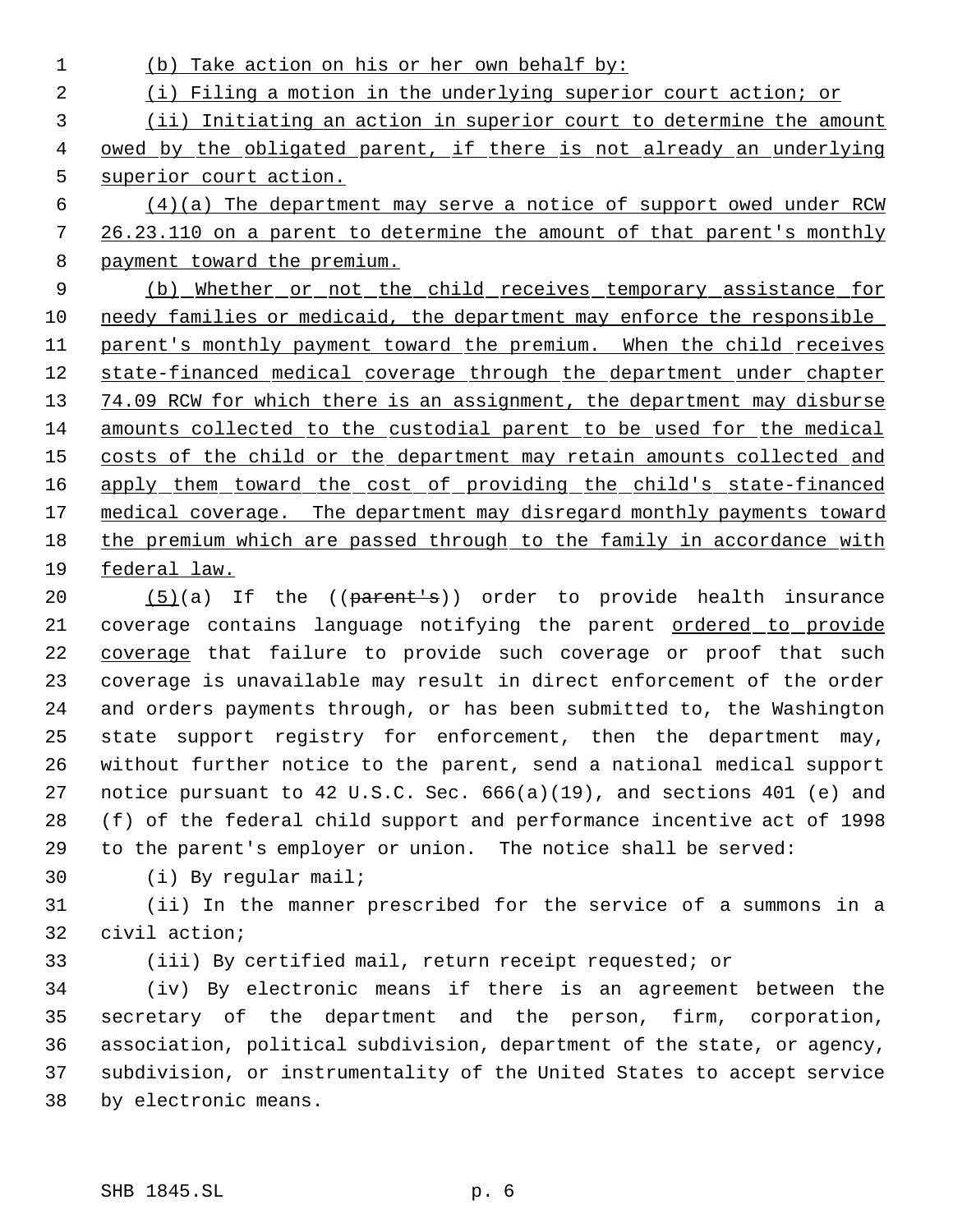(b) The notice shall require the employer or union to enroll the 2 child in the health insurance plan as provided in subsection  $((+3))$ (8) of this section.

 (c) The returned part A of the national medical support notice to the division of child support by the employer constitutes proof of service of the notice in the case where the notice was served by regular mail.

8  $((\{d\})$  (6) Upon receipt of a national medical support notice from 9 a child support agency operating under Title IV-D of the federal social security act:

 (a) The parent's employer or union shall comply with the provisions 12 of the notice, including meeting response time frames and withholding 13 requirements required under part A of the notice;

 (b) The parent's employer or union shall also be responsible for 15 complying with forwarding part B of the notice to the child's plan 16 administrator, if required by the notice;

17 (c) The plan administrator is responsible for complying with the provisions of the notice.

19 (7) If the parent's order to provide health insurance coverage does not order payments through, and has not been submitted to, the Washington state support registry for enforcement:

22 ( $(\frac{1}{1})$ ) (a) The parent seeking enforcement may, without further 23 notice to the ((other)) obligated parent, send a certified copy of the 24 order requiring health insurance coverage to the ((obligor's)) parent's employer or union by certified mail, return receipt requested; and

 (( $(i+i)$ ) (b) The parent seeking enforcement shall attach a notarized statement to the order declaring that the order is the latest order addressing coverage entered by the court and require the employer or union to enroll the child in the health insurance plan as provided 30 in subsection  $((+3))$   $(8)$  of this section.

31  $((\langle 3 \rangle)(8)$  Upon receipt of an order that provides for health insurance coverage:

 (a) The parent's employer or union shall answer the party who sent the order within twenty days and confirm that the child:

(i) Has been enrolled in the health insurance plan;

(ii) Will be enrolled; or

 (iii) Cannot be covered, stating the reasons why such coverage cannot be provided;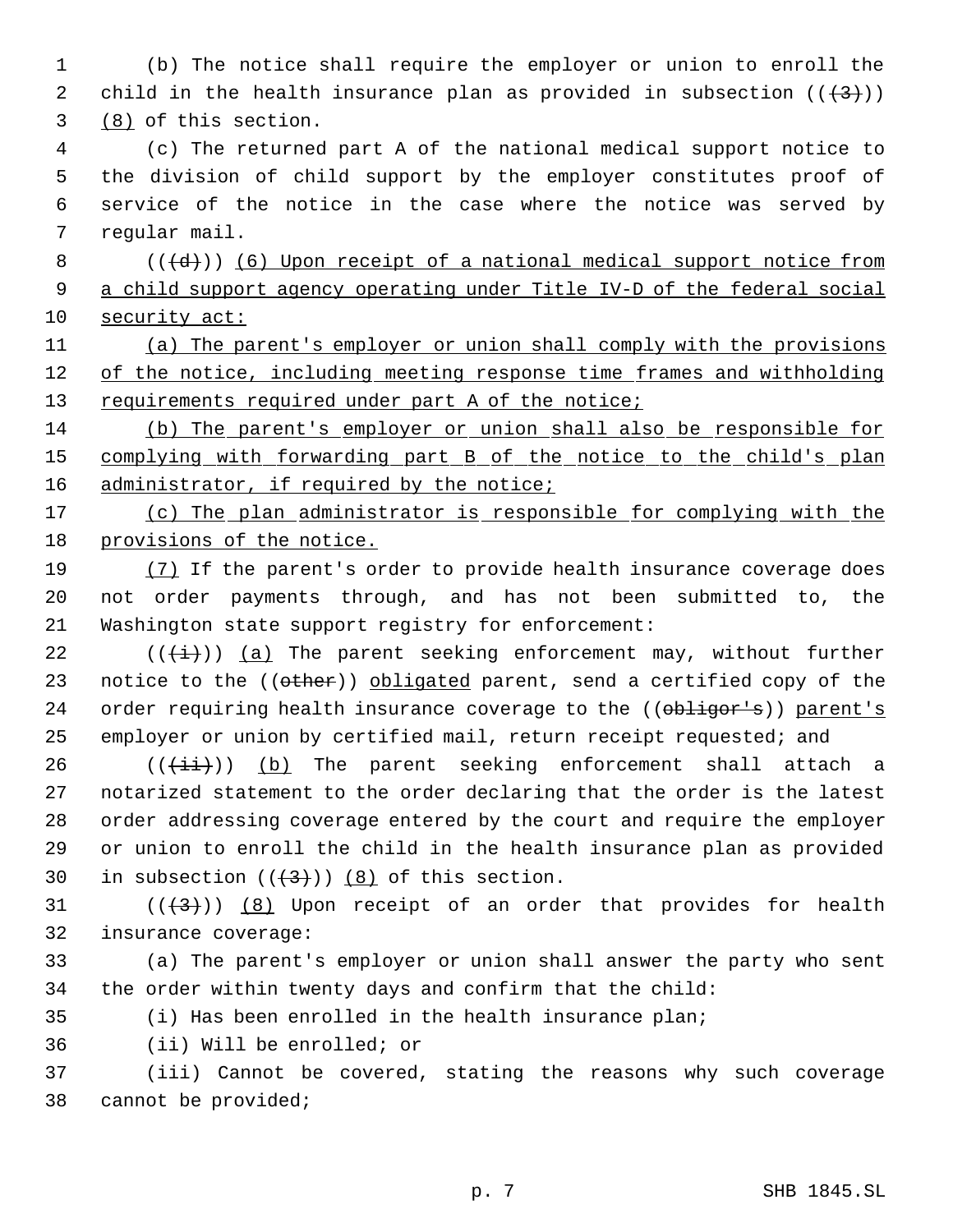(b) The employer or union shall withhold any required premium from 2 the parent's income or wages;

 (c) If more than one plan is offered by the employer or union, and each plan may be extended to cover the child, then the child shall be enrolled in the parent's plan. If the parent's plan does not provide coverage which is accessible to the child, the child shall be enrolled in the least expensive plan otherwise available to the parent;

 (d) The employer or union shall provide information about the name of the health insurance coverage provider or issuer and the extent of coverage available to the parent and shall make available any necessary claim forms or enrollment membership cards.

12 (( $(4)$ -Upon-receipt-of-a-national-medical-support-notice-from-a child support agency operating under Title IV-D of the federal social 14 security act:

15  $(a)$  The parent's employer or union shall comply with the provisions 16 of the notice, including meeting response time frames and withholding 17 requirements required under part A of the notice;

 (b) The parent's employer or union shall also be responsible for 19 complying with forwarding part B of the notice to the child's plan 20 administrator, if required by the notice;

21  $(e)$  The plan administrator shall be responsible for complying with 22 the provisions of the notice.

 $(5)$ )) (9) If the order for coverage contains no language notifying either or both parents that failure to provide health insurance coverage or proof that such coverage is unavailable may result in direct enforcement of the order, the department or the parent seeking enforcement may serve a written notice of intent to enforce the order 28 on the ((other)) obligated parent by certified mail, return receipt requested, or by personal service. If the parent required to provide medical support fails to provide written proof that such coverage has been obtained or applied for or fails to provide proof that such coverage is unavailable within twenty days of service of the notice, the department or the parent seeking enforcement may proceed to enforce 34 the order directly as provided in subsection  $((+2)^{n})$  (5) of this section.

36  $((\langle 6 \rangle) )$  (10) If the parent ordered to provide health insurance coverage elects to provide coverage that will not be accessible to the child because of geographic or other limitations when accessible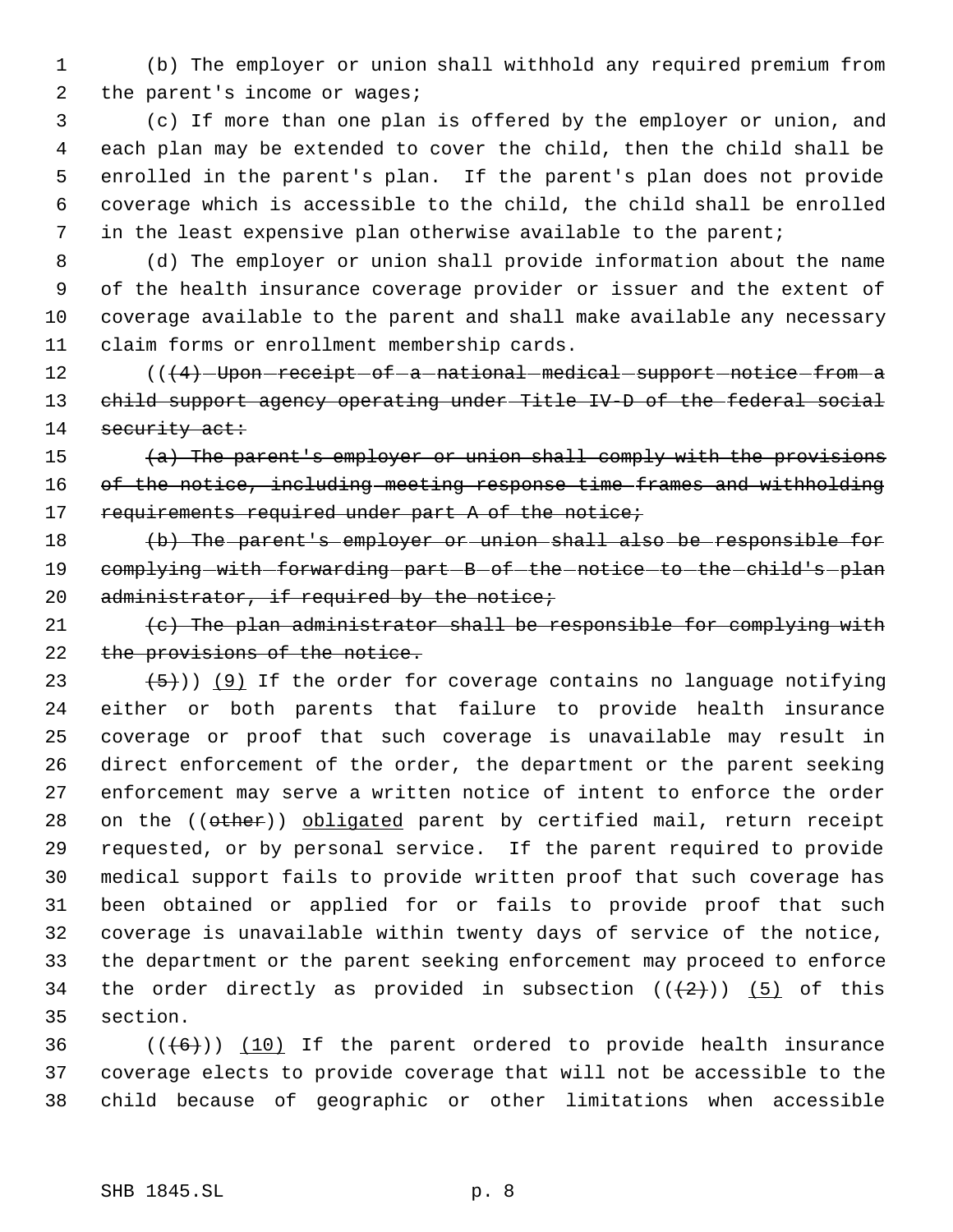coverage is otherwise available, the department or the parent seeking enforcement may serve a written notice of intent to purchase health 3 insurance coverage on the obligated parent ((required-to-provide 4 medical support)) by certified mail, return receipt requested. The notice shall also specify the type and cost of coverage.

6  $((+7))$   $(11)$  If the department serves a notice under subsection 7  $((+6))$  (10) of this section the parent required to provide medical support shall, within twenty days of the date of service:

(a) File an application for an adjudicative proceeding; or

 (b) Provide written proof to the department that the obligated parent has either applied for, or obtained, coverage accessible to the child.

 $((+8))$   $(12)$  If the parent seeking enforcement serves a notice 14 under subsection  $((6+))$  (10) of this section, within twenty days of the date of service the parent required to provide medical support shall provide written proof to the parent seeking enforcement that 17 ((the parent required to provide medical support)) he or she has either applied for, or obtained, coverage accessible to the child.

 $((+9))$   $(13)$  If the parent required to provide medical support 20 fails to respond to a notice served under subsection  $((+6))$  (10) of this section to the party who served the notice, the party who served the notice may purchase the health insurance coverage specified in the notice directly.

24 (a) If the obligated parent is the responsible parent, the amount of the monthly premium shall be added to the support debt and be collectible without further notice.

27 (b) If the obligated parent is the custodial parent, the 28 responsible parent may file an application for enforcement services and ask the department to establish and enforce the custodial parent's obligation.

31 (c) The amount of the monthly premium may be collected or accrued until the parent required to provide medical support provides proof of the required coverage.

 $((+10))$   $(14)$  The signature of the parent seeking enforcement or of a department employee shall be a valid authorization to the coverage provider or issuer for purposes of processing a payment to the child's health services provider. An order for health insurance coverage shall operate as an assignment of all benefit rights to the parent seeking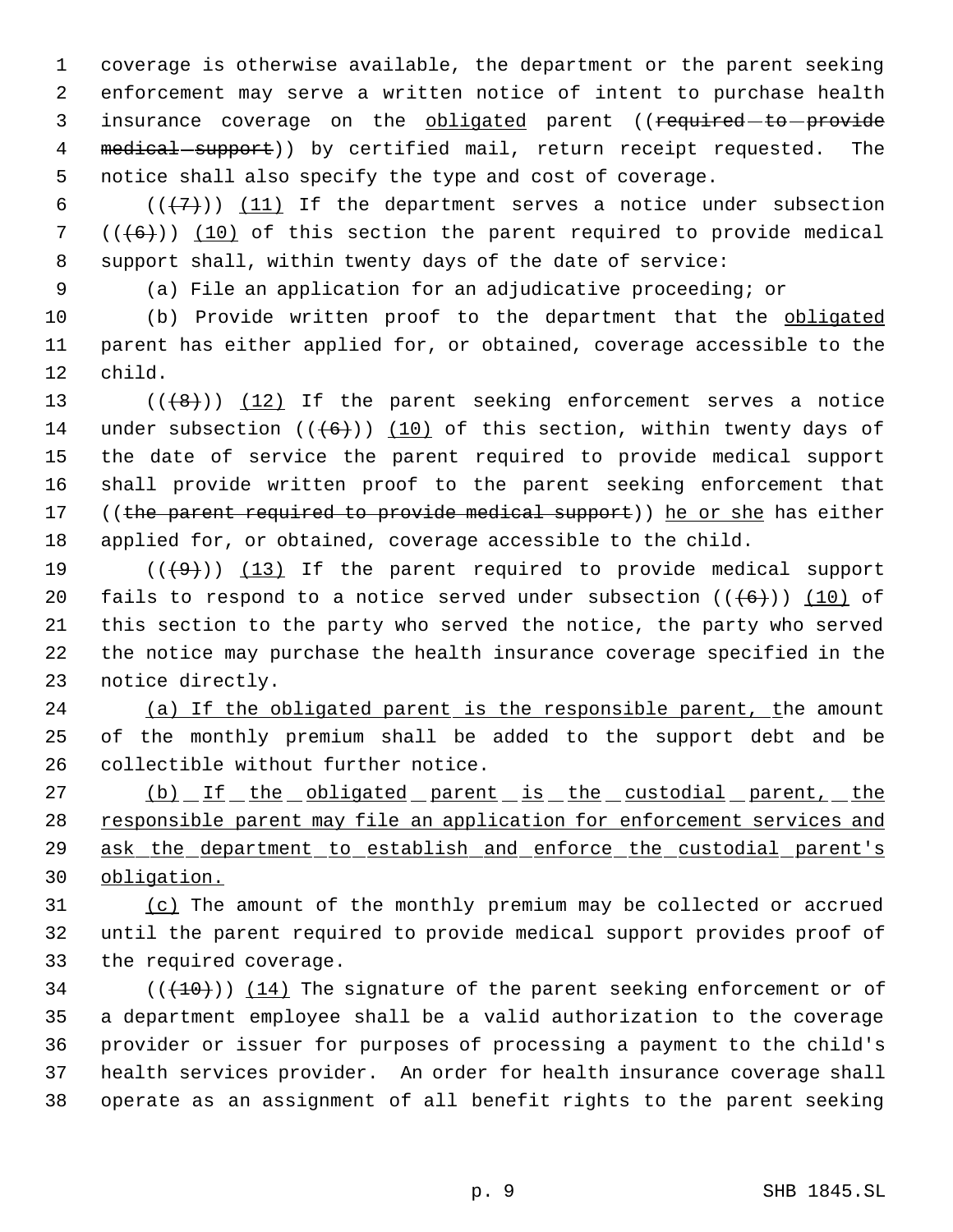enforcement or to the child's health services provider, and in any claim against the coverage provider or issuer, the parent seeking enforcement or his or her assignee shall be subrogated to the rights of the parent obligated to provide medical support for the child. Notwithstanding the provisions of this section regarding assignment of benefits, this section shall not require a health care service contractor authorized under chapter 48.44 RCW or a health maintenance organization authorized under chapter 48.46 RCW to deviate from their contractual provisions and restrictions regarding reimbursement for covered services. If the coverage is terminated, the employer shall mail a notice of termination to the department or the parent seeking enforcement at that parent's last known address within thirty days of the termination date.

14 ( $(\overline{(11)})$ ) (15) This section shall not be construed to limit the right of the parents or parties to the support order to bring an action in superior court at any time to enforce, modify, or clarify the original support order.

18 ( $(\frac{12}{12})$ ) (16) Where a child does not reside in the issuer's service area, an issuer shall cover no less than urgent and emergent care. Where the issuer offers broader coverage, whether by policy or reciprocal agreement, the issuer shall provide such coverage to any child otherwise covered that does not reside in the issuer's service area.

 (( $(13)$ )) (17) If a parent required to provide medical support fails to pay his or her portion, determined under RCW 26.19.080, of any premium, deductible, copay, or uninsured medical expense incurred on behalf of the child, pursuant to a child support order, the department 28 or the ((obligee)) parent seeking reimbursement of medical expenses may 29 enforce collection of  $((that))$  the obligated parent's portion of the premium, deductible, copay, or uninsured medical expense incurred on behalf of the child.

32 (a) If the department is enforcing the order( $\overline{t}$  the parent required to provide medical support shall have his or her)) and the responsible parent is the obligated parent, the obligated parent's portion of the premium, deductible, copay, or uninsured medical expenses incurred on behalf of the child added to the support debt and be collectible without further notice, following the reduction of the expenses to a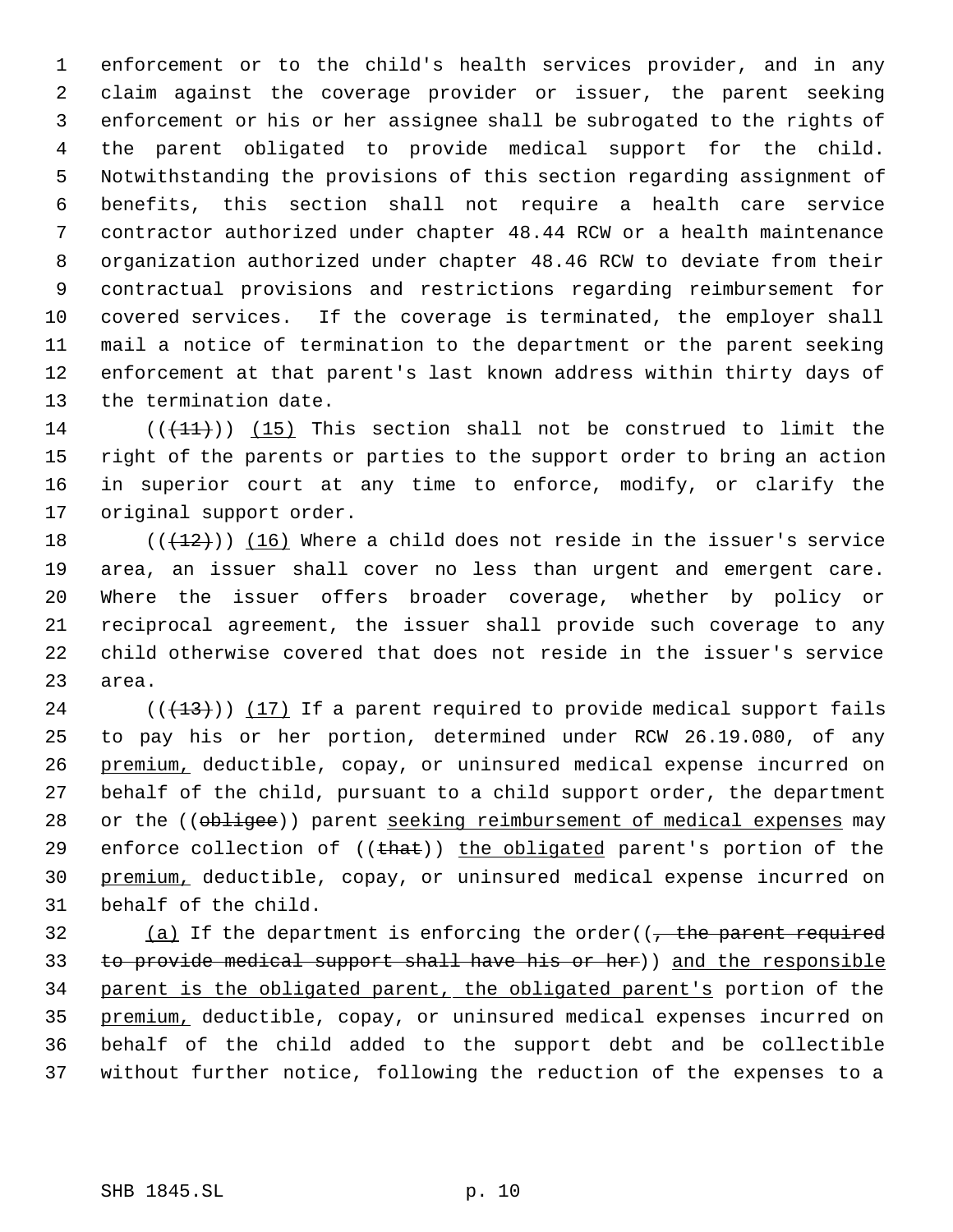sum certain either in a court order or by the department, pursuant to RCW 26.23.110. (( $(14)$ )) (b) If the custodial parent is the obligated parent, the 4 responsible parent may file an application for enforcement services and ask the department to establish and enforce the custodial parent's obligation. 7 (18) As used in this section: (a) "Accessible" means health insurance coverage which provides 9 primary care services to the child or children with reasonable effort by the custodian. (b) "Cash medical support" means a combination of: (i) A parent's 12 monthly payment toward the premium paid for coverage by either the 13 other parent or the state, which represents the obligated parent's proportionate share of the premium paid, but no more than twenty-five 15 percent of the obligated parent's basic support obligation; and (ii) a parent's proportionate share of uninsured medical expenses. (c) "Health insurance coverage" does not include medical assistance provided under chapter 74.09 RCW. (d) "Uninsured medical expenses" includes premiums, copays, 20 deductibles, along with other health care costs not covered by insurance. (e) "Obligated parent" means a parent ordered to provide health 23 insurance coverage for the children. 24 (f) "Monthly payment toward the premium" means a parent's contribution toward premiums paid by the other parent or the state for insurance coverage for the child, which is based on the obligated 27 parent's proportionate share of the premium paid, but no more than twenty-five percent of the obligated parent's basic support obligation. (19) The department has rule-making authority to enact rules consistent with 42 U.S.C. Sec. 652(f) and 42 U.S.C. Sec. 666(a)(19) as amended by section 7307 of the deficit reduction act of 2005. Additionally, the department has rule-making authority to implement 33 regulations required under ((parts)) 45 C.F.R. Parts 302, 303, 304, 305, and 308.

 **Sec. 3.** RCW 26.18.180 and 2000 c 86 s 3 are each amended to read as follows:

37 (1) ((An obligated parent's)) The employer or union of a parent who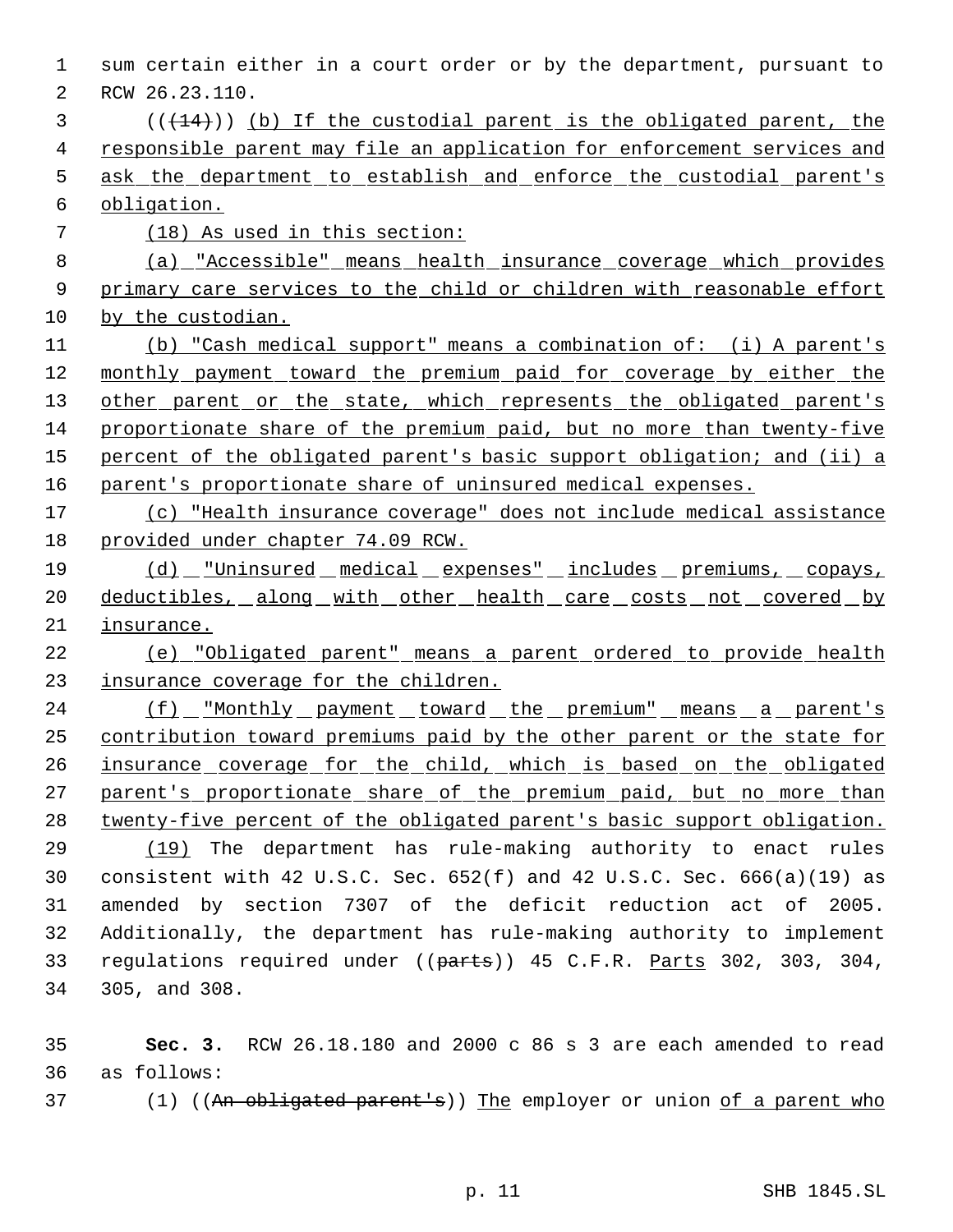has been ordered to provide health insurance coverage shall be liable for a fine of up to one thousand dollars per occurrence, if the employer or union fails or refuses, within twenty days of receiving the order or notice for health insurance coverage to:

5 (a) Promptly enroll the ((obligated)) parent's child in the health insurance plan; or

 (b) Make a written answer to the person or entity who sent the order or notice for health insurance coverage stating that the child:

 (i) Will be enrolled in the next available open enrollment period; or

 (ii) Cannot be covered and explaining the reasons why coverage cannot be provided.

 (2) Liability may be established and the fine may be collected by the office of support enforcement under chapter 74.20A or 26.23 RCW using any of the remedies contained in those chapters.

 (3) Any employer or union who enrolls a child in a health insurance plan in compliance with chapter 26.18 RCW shall be exempt from liability resulting from such enrollment.

 **Sec. 4.** RCW 26.23.050 and 2007 c 143 s 3 are each amended to read as follows:

 (1) If the division of child support is providing support enforcement services under RCW 26.23.045, or if a party is applying for support enforcement services by signing the application form on the bottom of the support order, the superior court shall include in all court orders that establish or modify a support obligation:

 (a) A provision that orders and directs the responsible parent to make all support payments to the Washington state support registry;

 (b) A statement that withholding action may be taken against wages, earnings, assets, or benefits, and liens enforced against real and personal property under the child support statutes of this or any other state, without further notice to the responsible parent at any time after entry of the court order, unless:

 (i) One of the parties demonstrates, and the court finds, that there is good cause not to require immediate income withholding and that withholding should be delayed until a payment is past due; or

 (ii) The parties reach a written agreement that is approved by the court that provides for an alternate arrangement;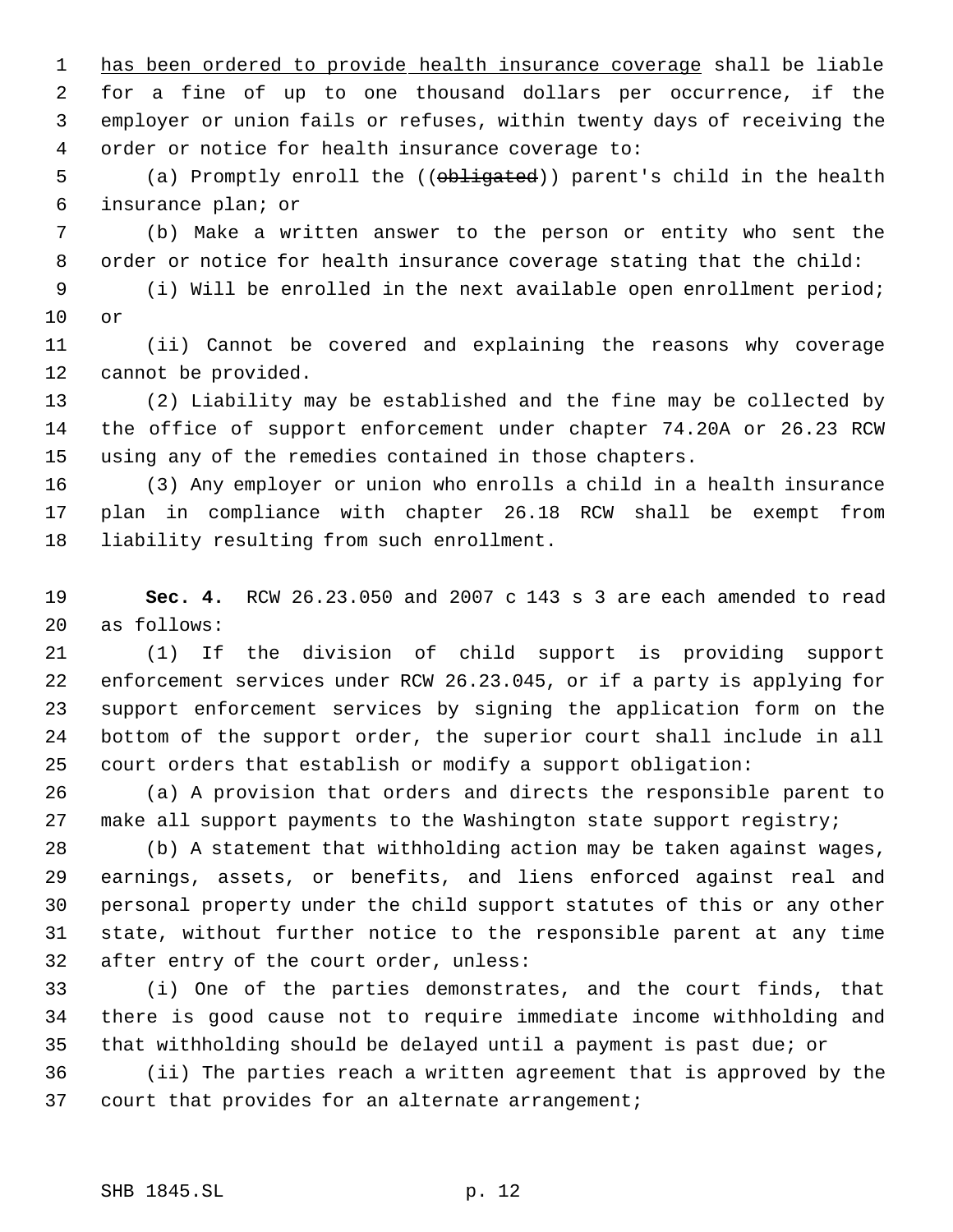(c) A statement that the receiving parent might be required to 2 submit an accounting of how the support, including any cash medical support, is being spent to benefit the child;

4 (d) A statement that any parent required to provide health 5 insurance coverage for the child or children covered by the order must notify the division of child support and the other parent when the coverage terminates; and

8 ( $(\overline{\{d\}})$ ) <u>(e)</u> A statement that the responsible parent's privileges to obtain and maintain a license, as defined in RCW 74.20A.320, may not be renewed, or may be suspended if the parent is not in compliance with a support order as provided in RCW 74.20A.320.

 As used in this subsection and subsection (3) of this section, "good cause not to require immediate income withholding" means a written determination of why implementing immediate wage withholding would not be in the child's best interests and, in modification cases, proof of timely payment of previously ordered support.

 (2) In all other cases not under subsection (1) of this section, the court may order the responsible parent to make payments directly to the person entitled to receive the payments, to the Washington state support registry, or may order that payments be made in accordance with an alternate arrangement agreed upon by the parties.

 (a) The superior court shall include in all orders under this subsection that establish or modify a support obligation:

 (i) A statement that withholding action may be taken against wages, earnings, assets, or benefits, and liens enforced against real and personal property under the child support statutes of this or any other state, without further notice to the responsible parent at any time after entry of the court order, unless:

 (A) One of the parties demonstrates, and the court finds, that there is good cause not to require immediate income withholding and that withholding should be delayed until a payment is past due; or

 (B) The parties reach a written agreement that is approved by the 33 court that provides for an alternate arrangement;  $((and))$ 

 (ii) A statement that the receiving parent may be required to submit an accounting of how the support is being spent to benefit the child;

37 (iii) A statement that any parent required to provide health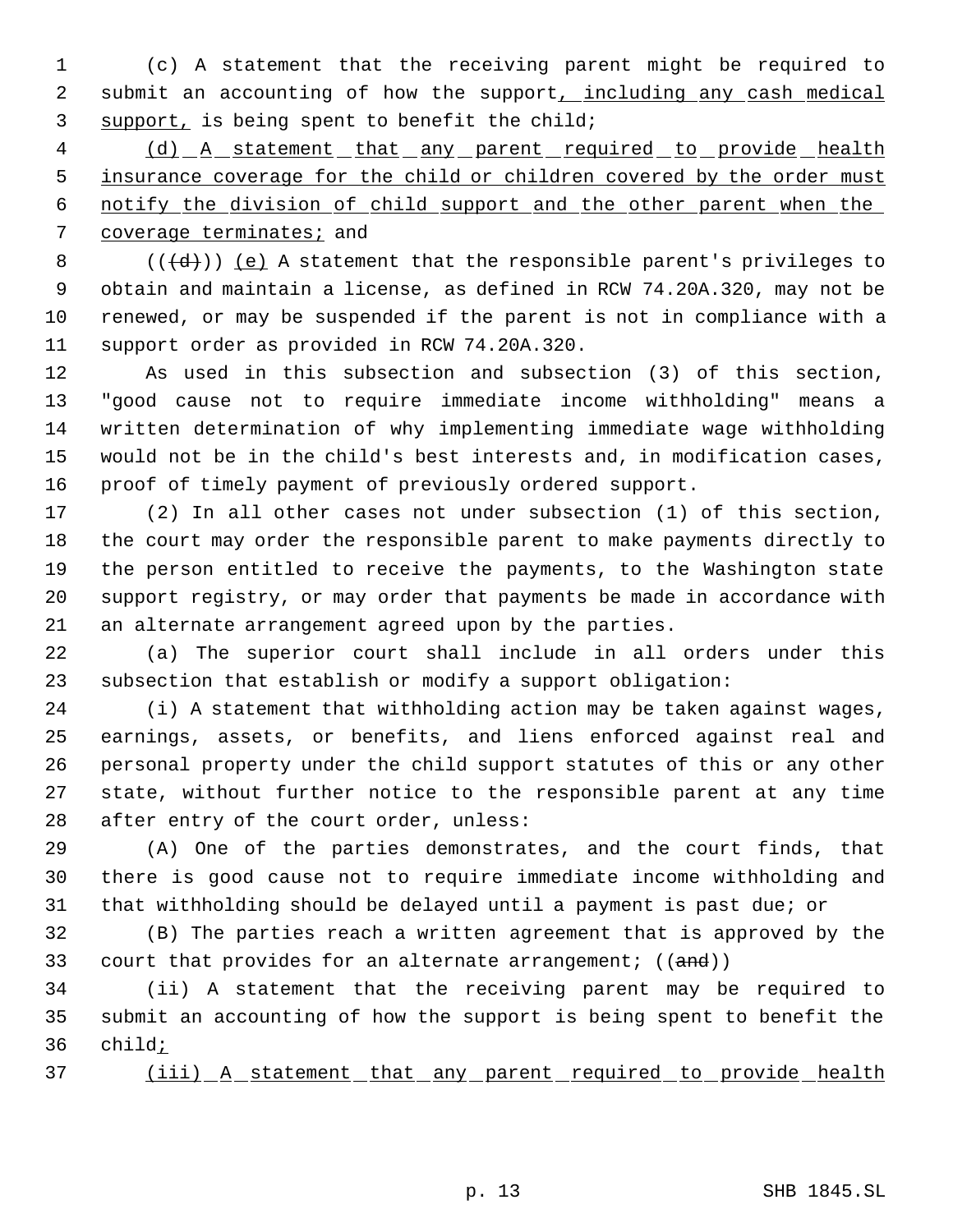1 insurance coverage for the child or children covered by the order must 2 notify the division of child support and the other parent when the coverage terminates; and

 (iv) A statement that a parent seeking to enforce the obligation to provide health insurance coverage may:

(A) File a motion in the underlying superior court action; or

 (B) If there is not already an underlying superior court action, initiate an action in the superior court.

 As used in this subsection, "good cause not to require immediate income withholding" is any reason that the court finds appropriate.

 (b) The superior court may order immediate or delayed income withholding as follows:

 (i) Immediate income withholding may be ordered if the responsible parent has earnings. If immediate income withholding is ordered under this subsection, all support payments shall be paid to the Washington state support registry. The superior court shall issue a mandatory wage assignment order as set forth in chapter 26.18 RCW when the support order is signed by the court. The parent entitled to receive the transfer payment is responsible for serving the employer with the order and for its enforcement as set forth in chapter 26.18 RCW.

 (ii) If immediate income withholding is not ordered, the court shall require that income withholding be delayed until a payment is past due. The support order shall contain a statement that withholding action may be taken against wages, earnings, assets, or benefits, and liens enforced against real and personal property under the child support statutes of this or any other state, without further notice to the responsible parent, after a payment is past due.

 (c) If a mandatory wage withholding order under chapter 26.18 RCW is issued under this subsection and the division of child support provides support enforcement services under RCW 26.23.045, the existing wage withholding assignment is prospectively superseded upon the division of child support's subsequent service of an income withholding notice.

 (3) The office of administrative hearings and the department of social and health services shall require that all support obligations established as administrative orders include a provision which orders and directs that the responsible parent shall make all support payments to the Washington state support registry. All administrative orders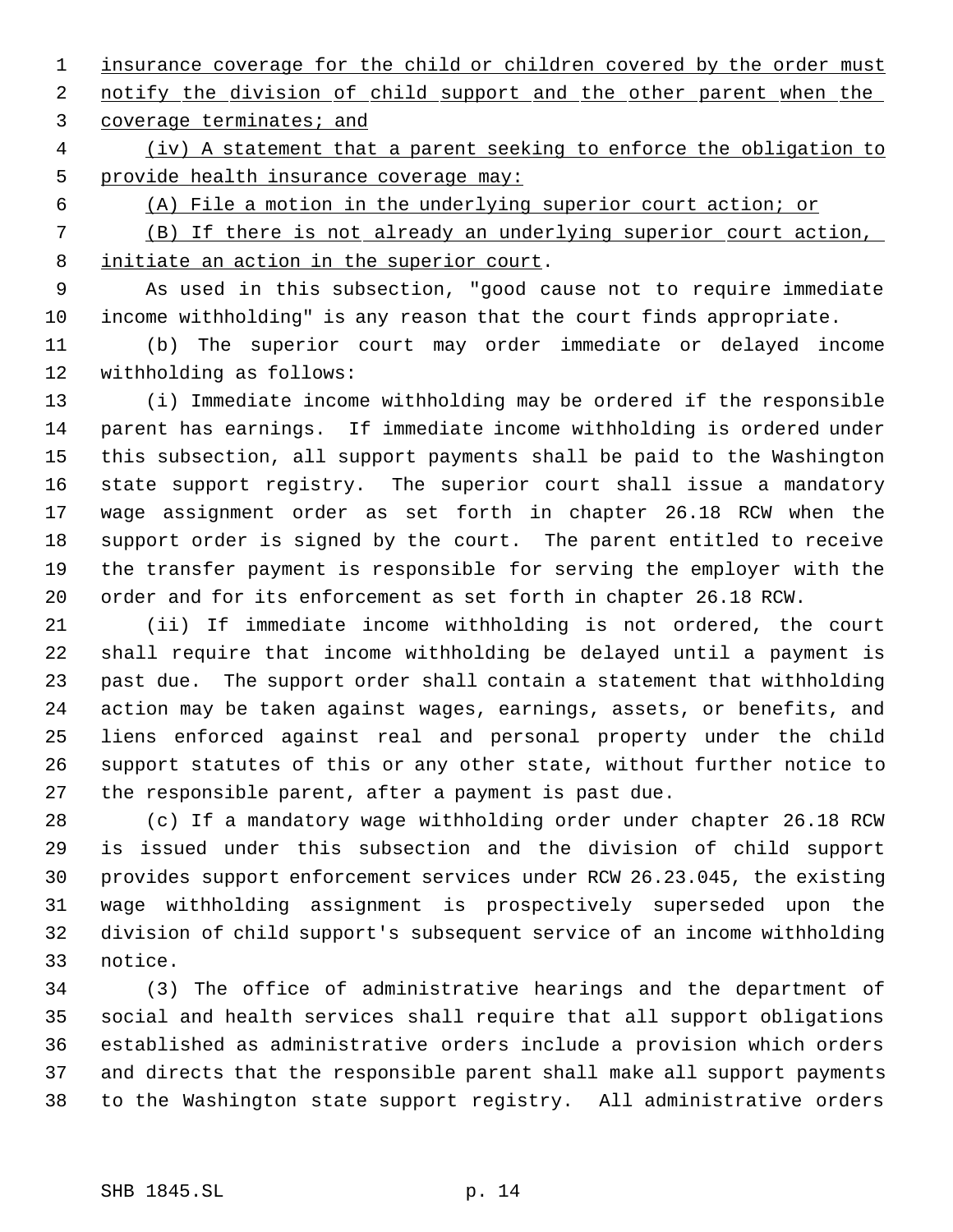shall also state that the responsible parent's privileges to obtain and maintain a license, as defined in RCW 74.20A.320, may not be renewed, or may be suspended if the parent is not in compliance with a support order as provided in RCW 74.20A.320. All administrative orders shall also state that withholding action may be taken against wages, earnings, assets, or benefits, and liens enforced against real and personal property under the child support statutes of this or any other state without further notice to the responsible parent at any time after entry of the order, unless:

 (a) One of the parties demonstrates, and the presiding officer finds, that there is good cause not to require immediate income withholding; or

 (b) The parties reach a written agreement that is approved by the presiding officer that provides for an alternate agreement.

 (4) If the support order does not include the provision ordering and directing that all payments be made to the Washington state support registry and a statement that withholding action may be taken against wages, earnings, assets, or benefits if a support payment is past due or at any time after the entry of the order, or that a parent's licensing privileges may not be renewed, or may be suspended, the division of child support may serve a notice on the responsible parent stating such requirements and authorizations. Service may be by personal service or any form of mail requiring a return receipt.

(5) Every support order shall state:

(a) The address where the support payment is to be sent;

 (b) That withholding action may be taken against wages, earnings, assets, or benefits, and liens enforced against real and personal property under the child support statutes of this or any other state, without further notice to the responsible parent at any time after entry of a support order, unless:

 (i) One of the parties demonstrates, and the court finds, that there is good cause not to require immediate income withholding; or

 (ii) The parties reach a written agreement that is approved by the court that provides for an alternate arrangement;

 (c) The income of the parties, if known, or that their income is unknown and the income upon which the support award is based;

(d) The support award as a sum certain amount;

(e) The specific day or date on which the support payment is due;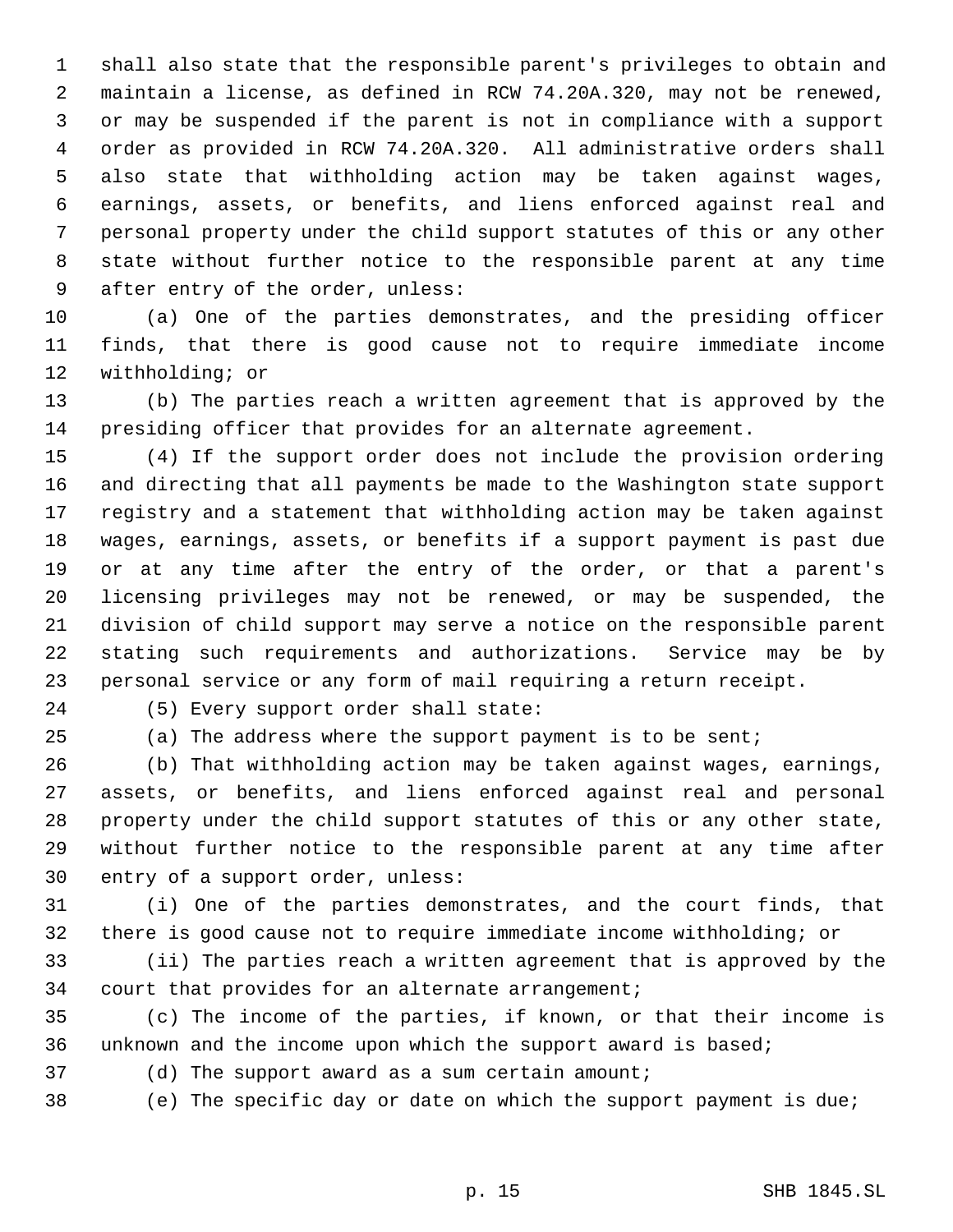(f) The names and ages of the dependent children;

 (g) A provision requiring both the responsible parent and the custodial parent to keep the Washington state support registry informed of whether he or she has access to health insurance coverage at reasonable cost and, if so, the health insurance policy information;

 (h) That either or both the responsible parent and the custodial 7 parent shall be obligated to provide ((health-insurance-coverage)) 8 medical support for his or her child through health insurance coverage if:

 (i) The obligated parent provides accessible coverage for the child through private insurance; or

 (ii) Coverage that can be extended to cover the child is or becomes 13 available to the parent through employment or is union-related; or

 (iii) In the absence of such coverage, through an additional sum 15 certain amount, as that parent's monthly payment toward the premium as provided under RCW 26.09.105;

17 (i) That a parent providing health insurance coverage must notify both the division of child support and the other parent when coverage terminates;

 (j) That if proof of health insurance coverage or proof that the coverage is unavailable is not provided within twenty days, the parent seeking enforcement or the department may seek direct enforcement of the coverage through the employer or union of the parent required to provide medical support without further notice to the parent as provided under chapter 26.18 RCW;

26 ( $(\frac{1}{2})$ ) (k) The reasons for not ordering health insurance coverage 27 if the order fails to require such coverage;

28 ( $(\frac{1}{k})$ ) (1) That the responsible parent's privileges to obtain and maintain a license, as defined in RCW 74.20A.320, may not be renewed, or may be suspended if the parent is not in compliance with a support order as provided in RCW 74.20A.320;

32  $((+1))$  (m) That each parent must:

 (i) Promptly file with the court and update as necessary the confidential information form required by subsection (7) of this section; and

 (ii) Provide the state case registry and update as necessary the information required by subsection (7) of this section; and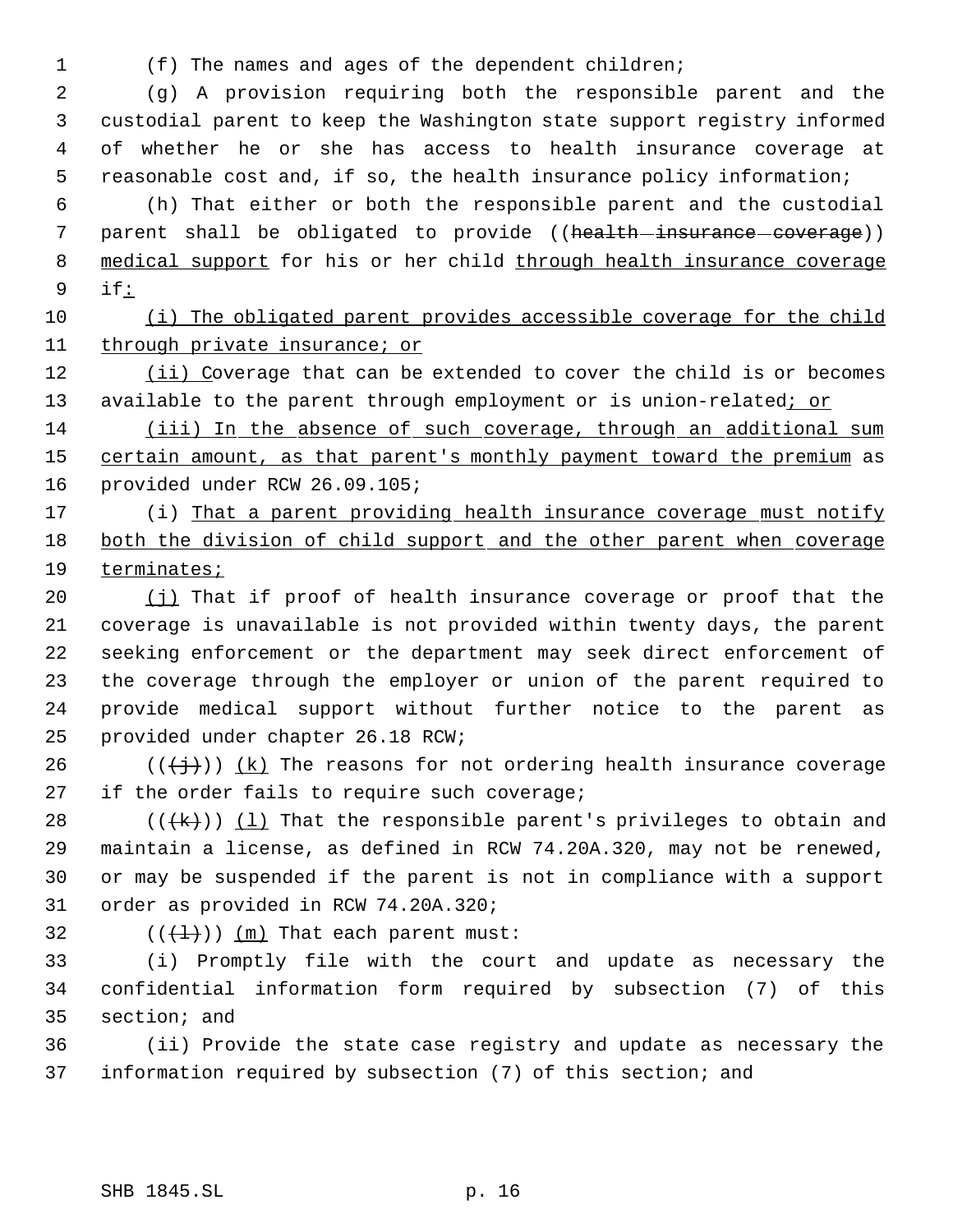$((+m))$   $(n)$  That parties to administrative support orders shall provide to the state case registry and update as necessary their residential addresses and the address of the responsible parent's employer. The division of child support may adopt rules that govern the collection of parties' current residence and mailing addresses, telephone numbers, dates of birth, social security numbers, the names of the children, social security numbers of the children, dates of birth of the children, driver's license numbers, and the names, addresses, and telephone numbers of the parties' employers to enforce an administrative support order. The division of child support shall not release this information if the division of child support determines that there is reason to believe that release of the information may result in physical or emotional harm to the party or to the child, or a restraining order or protective order is in effect to protect one party from the other party.

 (6) After the responsible parent has been ordered or notified to make payments to the Washington state support registry under this section, the responsible parent shall be fully responsible for making all payments to the Washington state support registry and shall be subject to payroll deduction or other income-withholding action. The responsible parent shall not be entitled to credit against a support obligation for any payments made to a person or agency other than to the Washington state support registry except as provided under RCW 74.20.101. A civil action may be brought by the payor to recover payments made to persons or agencies who have received and retained support moneys paid contrary to the provisions of this section.

 (7) All petitioners and parties to all court actions under chapters 26.09, 26.10, 26.12, 26.18, 26.21A, 26.23, 26.26, and 26.27 RCW shall complete to the best of their knowledge a verified and signed confidential information form or equivalent that provides the parties' current residence and mailing addresses, telephone numbers, dates of birth, social security numbers, driver's license numbers, and the names, addresses, and telephone numbers of the parties' employers. The clerk of the court shall not accept petitions, except in parentage actions initiated by the state, orders of child support, decrees of dissolution, or paternity orders for filing in such actions unless accompanied by the confidential information form or equivalent, or unless the confidential information form or equivalent is already on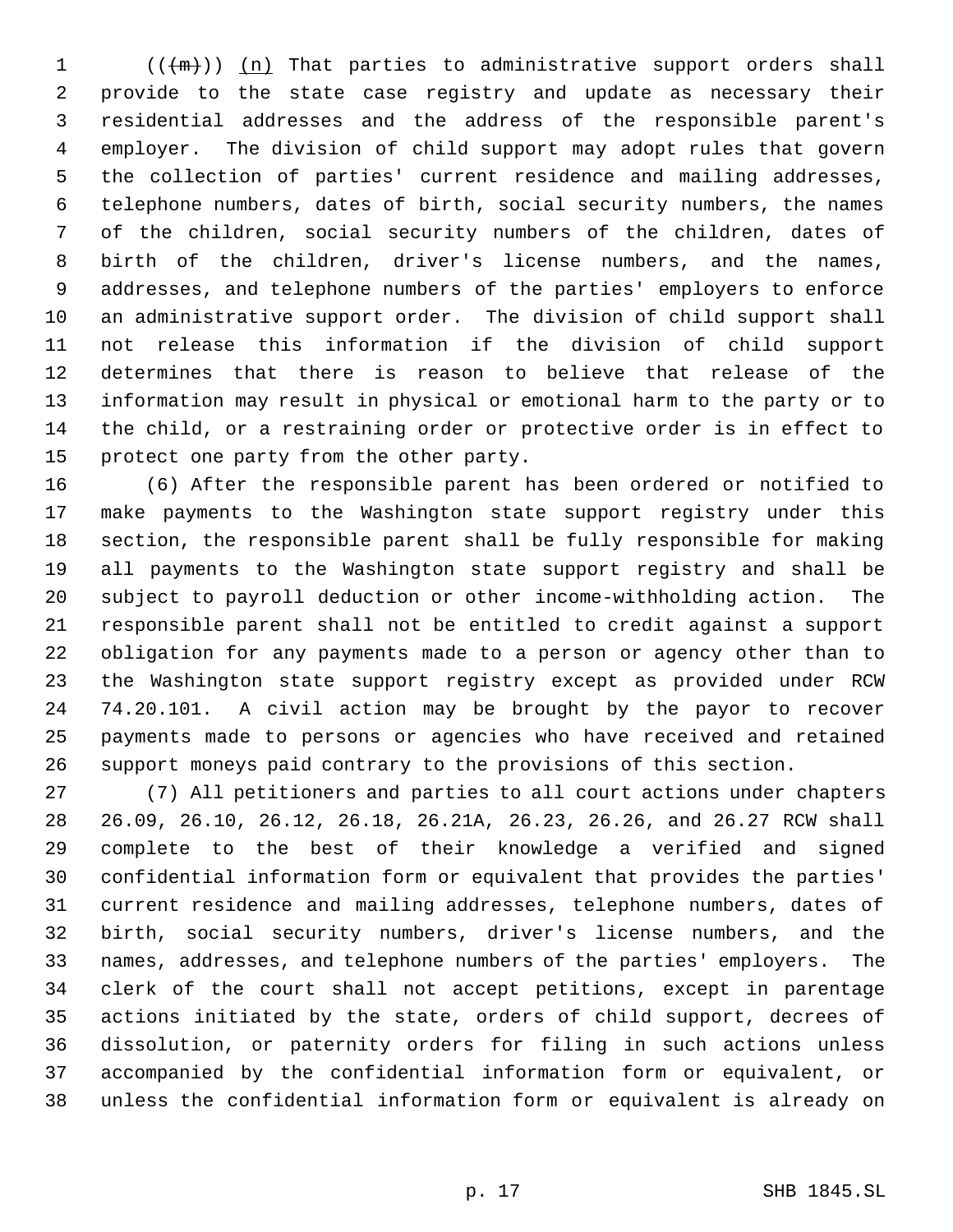file with the court clerk. In lieu of or in addition to requiring the parties to complete a separate confidential information form, the clerk may collect the information in electronic form. The clerk of the court shall transmit the confidential information form or its data to the division of child support with a copy of the order of child support or paternity order, and may provide copies of the confidential information form or its data and any related findings, decrees, parenting plans, orders, or other documents to the state administrative agency that administers Title IV-A, IV-D, IV-E, or XIX of the federal social security act. In state initiated paternity actions, the parties adjudicated the parents of the child or children shall complete the confidential information form or equivalent or the state's attorney of record may complete that form to the best of the attorney's knowledge.

 (8) The department has rule-making authority to enact rules consistent with 42 U.S.C. Sec. 652(f) and 42 U.S.C. Sec. 666(a)(19) as amended by section 7307 of the deficit reduction act of 2005. Additionally, the department has rule-making authority to implement 18 regulations required under ((parts)) 45 C.F.R. Parts 302, 303, 304, 305, and 308.

 **Sec. 5.** RCW 26.23.110 and 2007 c 143 s 4 are each amended to read as follows:

 (1) The department may serve a notice of support owed on a responsible parent when a support order:

 (a) Does not state the current and future support obligation as a fixed dollar amount;

 (b) Contains an escalation clause or adjustment provision for which additional information not contained in the support order is needed to determine the fixed dollar amount of the support debt or the fixed dollar amount of the current and future support obligation, or both; or

 (c) Provides that the responsible parent is responsible for paying for a portion of uninsured medical costs, copayments, and/or deductibles incurred on behalf of the child, but does not reduce the costs to a fixed dollar amount.

 (2) The department may serve a notice of support owed on a parent who has been designated to pay per a support order a portion of uninsured medical costs, copayments, or deductibles incurred on behalf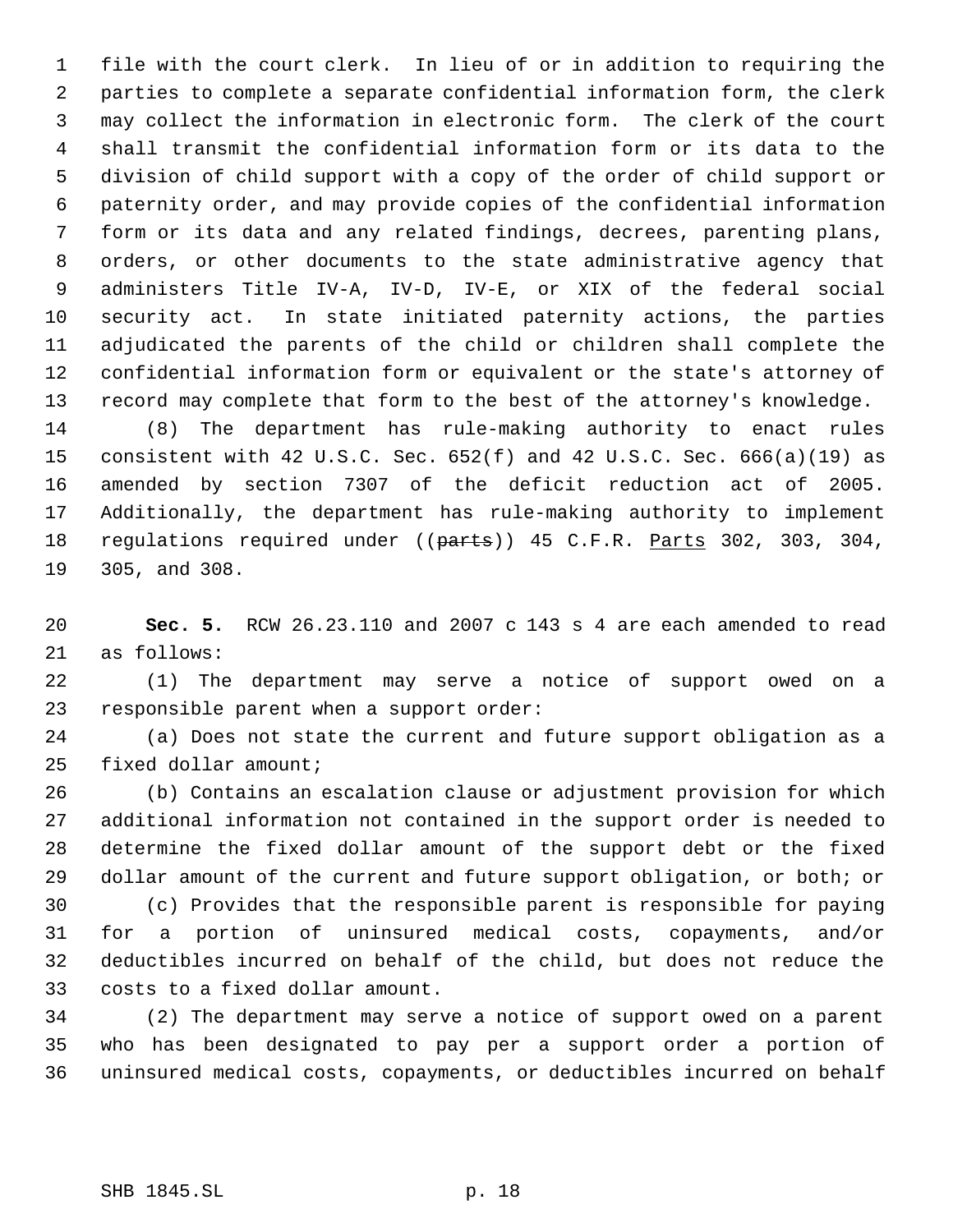of the child, but only when the support order does not reduce the costs to a fixed dollar amount.

 (3) The department may serve a notice of support owed to determine 4 a parent's monthly payment toward the premium as defined in RCW 26.09.105, if the support order does not set a fixed dollar amount for the monthly payment toward the premium.

 (4) The notice of support owed shall facilitate enforcement of the support order and implement and effectuate the terms of the support order, rather than modify those terms. When the office of support enforcement issues a notice of support owed, the office shall inform 11 the payee under the support order.

 $((\langle 4 \rangle) )$  (5) The notice of support owed shall be served on a responsible parent by personal service or any form of mailing requiring a return receipt. The notice shall be served on the applicant or recipient of services by first-class mail to the last known address. The notice of support owed shall contain an initial finding of the fixed dollar amount of current and future support obligation that should be paid or the fixed dollar amount of the support debt owed under the support order, or both.

 $((+5))$   $(6)$  A parent who objects to the fixed dollar amounts stated in the notice of support owed has twenty days from the date of the service of the notice of support owed to file an application for an adjudicative proceeding or initiate an action in superior court.

24  $((+6))$  (7) The notice of support owed shall state that the parent may:

 (a) File an application for an adjudicative proceeding governed by chapter 34.05 RCW, the administrative procedure act, in which the parent will be required to appear and show cause why the fixed dollar amount of support debt or current and future support obligation, or both, stated in the notice of support owed is incorrect and should not be ordered; or

(b) Initiate an action in superior court.

33 ( $(\overline{\langle 7 \rangle})$  (8) If either parent does not file an application for an adjudicative proceeding or initiate an action in superior court, the fixed dollar amount of current and future support obligation or support debt, or both, stated in the notice of support owed shall become final and subject to collection action.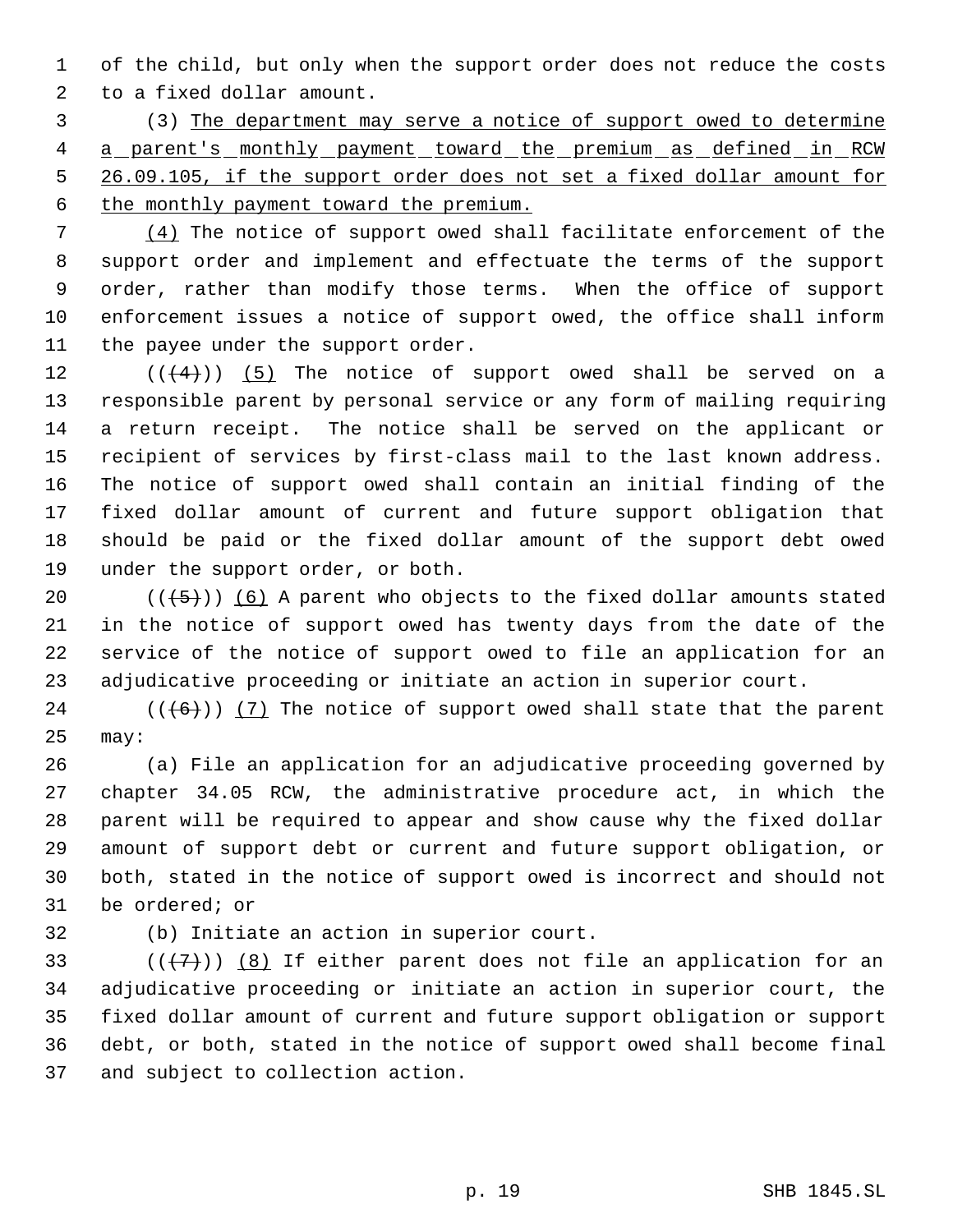$((\{8\})$  (9) If an adjudicative proceeding is requested, the department shall mail a copy of the notice of adjudicative proceeding to the parties.

 ( $(\overline{+9})$ ) (10) If either parent does not initiate an action in superior court, and serve notice of the action on the department and the other party to the support order within the twenty-day period, the parent shall be deemed to have made an election of remedies and shall be required to exhaust administrative remedies under this chapter with judicial review available as provided for in RCW 34.05.510 through 34.05.598.

 $((+10))$   $(11)$  An adjudicative order entered in accordance with this section shall state the basis, rationale, or formula upon which the fixed dollar amounts established in the adjudicative order were based. The fixed dollar amount of current and future support obligation or the amount of the support debt, or both, determined under this section shall be subject to collection under this chapter and other applicable state statutes.

18  $((+11))$   $(12)$  The department shall also provide for:

 (a) An annual review of the support order if either the office of support enforcement or the parent requests such a review; and

 (b) A late adjudicative proceeding if the parent fails to file an application for an adjudicative proceeding in a timely manner under this section.

 (( $(12)$ )) (13) If an annual review or late adjudicative proceeding 25 is requested under subsection  $((+11))$   $(12)$  of this section, the department shall mail a copy of the notice of adjudicative proceeding to the parties' last known address.

 $((+13))$   $(14)$  The department has rule-making authority to enact rules consistent with 42 U.S.C. Sec. 652(f) and 42 U.S.C. Sec. 666(a)(19) as amended by section 7307 of the deficit reduction act of 2005. Additionally, the department has rule-making authority to 32 implement regulations required under ((parts)) 45 C.F.R. Parts 302, 303, 304, 305, and 308.

 **Sec. 6.** RCW 74.20A.300 and 1994 c 230 s 22 are each amended to read as follows:

 (1) Whenever a support order is entered or modified under this 37 chapter, the department shall require ((the responsible)) either or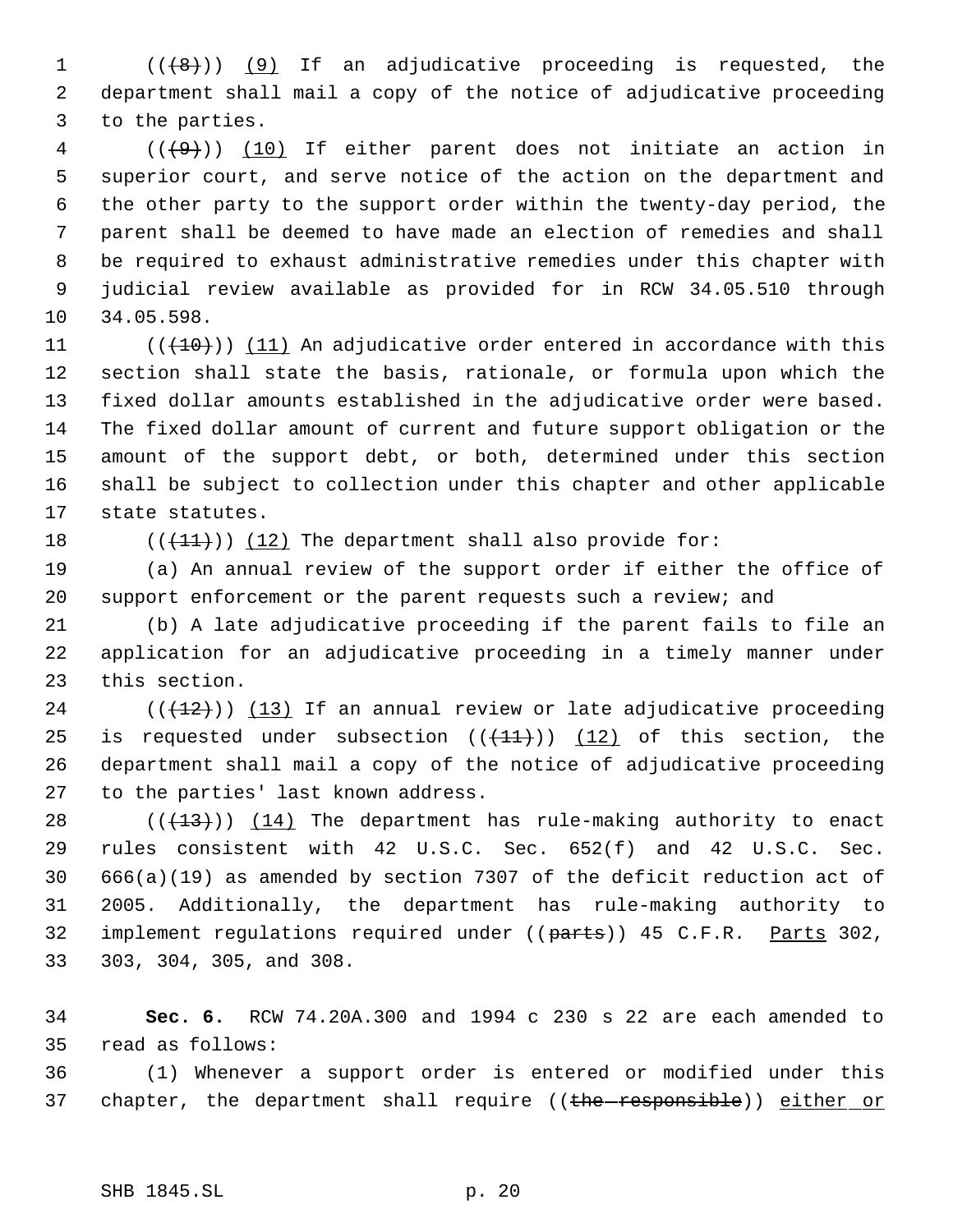1 both parents to ((maintain-or-provide-health-insurance-coverage)) 2 provide medical support for any dependent child, in the nature of health insurance coverage or a monthly payment toward the premium, as provided under RCW 26.09.105.

 (2) "Health insurance coverage" as used in this section does not include medical assistance provided under chapter 74.09 RCW.

 (3) A parent ordered to provide health insurance coverage shall provide proof of such coverage or proof that such coverage is unavailable to the department within twenty days of the entry of the order.

 (4) A parent required to provide health insurance coverage must 12 notify the department and the other parent when coverage terminates.

 (5) Every order requiring a parent to provide health insurance coverage shall be entered in compliance with RCW 26.23.050 and be subject to direct enforcement as provided under chapter 26.18 RCW.

 **Sec. 7.** RCW 74.20A.055 and 2007 c 143 s 8 are each amended to read as follows:

 (1) The secretary may, if there is no order that establishes the responsible parent's support obligation or specifically relieves the responsible parent of a support obligation or pursuant to an establishment of paternity under chapter 26.26 RCW, serve on the responsible parent or parents and custodial parent a notice and finding of financial responsibility requiring the parents to appear and show cause in an adjudicative proceeding why the finding of responsibility and/or the amount thereof is incorrect, should not be finally ordered, but should be rescinded or modified. This notice and finding shall relate to the support debt accrued and/or accruing under this chapter and/or RCW 26.16.205, including periodic payments to be made in the future. The hearing shall be held pursuant to this section, chapter 34.05 RCW, the Administrative Procedure Act, and the rules of the department. A custodian who has physical custody of a child has the same rights that a custodial parent has under this section.

 (2) The notice and finding of financial responsibility shall be served in the same manner prescribed for the service of a summons in a civil action or may be served on the responsible parent by certified mail, return receipt requested. The receipt shall be prima facie evidence of service. The notice shall be served upon the debtor within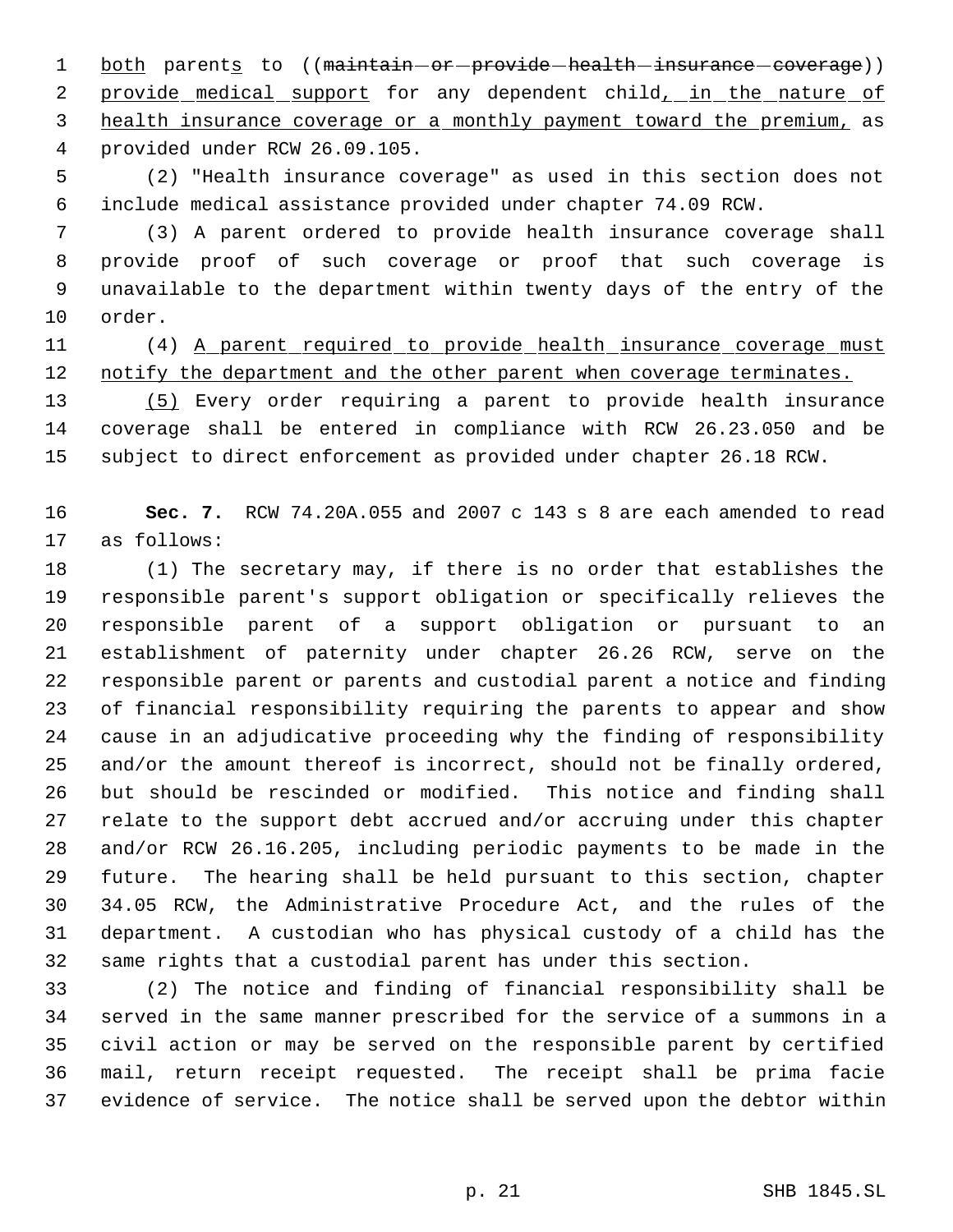sixty days from the date the state assumes responsibility for the support of the dependent child or children on whose behalf support is sought. If the notice is not served within sixty days from such date, the department shall lose the right to reimbursement of payments made after the sixty-day period and before the date of notification: PROVIDED, That if the department exercises reasonable efforts to locate the debtor and is unable to do so the entire sixty-day period is tolled until such time as the debtor can be located. The notice may be served upon the custodial parent who is the nonassistance applicant or public assistance recipient by first-class mail to the last known address. If the custodial parent is not the nonassistance applicant or public assistance recipient, service shall be in the same manner as for the responsible parent.

 (3) The notice and finding of financial responsibility shall set forth the amount the department has determined the responsible parent owes, the support debt accrued and/or accruing, and periodic payments to be made in the future. The notice and finding shall also include:

 (a) A statement of the name of the custodial parent and the name of the child or children for whom support is sought;

 (b) A statement of the amount of periodic future support payments as to which financial responsibility is alleged;

 (c) A statement that the responsible parent or custodial parent may object to all or any part of the notice and finding, and file an application for an adjudicative proceeding to show cause why the terms set forth in the notice should not be ordered;

 (d) A statement that, if neither the responsible parent nor the custodial parent files in a timely fashion an application for an adjudicative proceeding, the support debt and payments stated in the notice and finding, including periodic support payments in the future, shall be assessed and determined and ordered by the department and that this debt and amounts due under the notice shall be subject to collection action;

 (e) A statement that the property of the debtor, without further advance notice or hearing, will be subject to lien and foreclosure, distraint, seizure and sale, order to withhold and deliver, notice of payroll deduction or other collection action to satisfy the debt and enforce the support obligation established under the notice;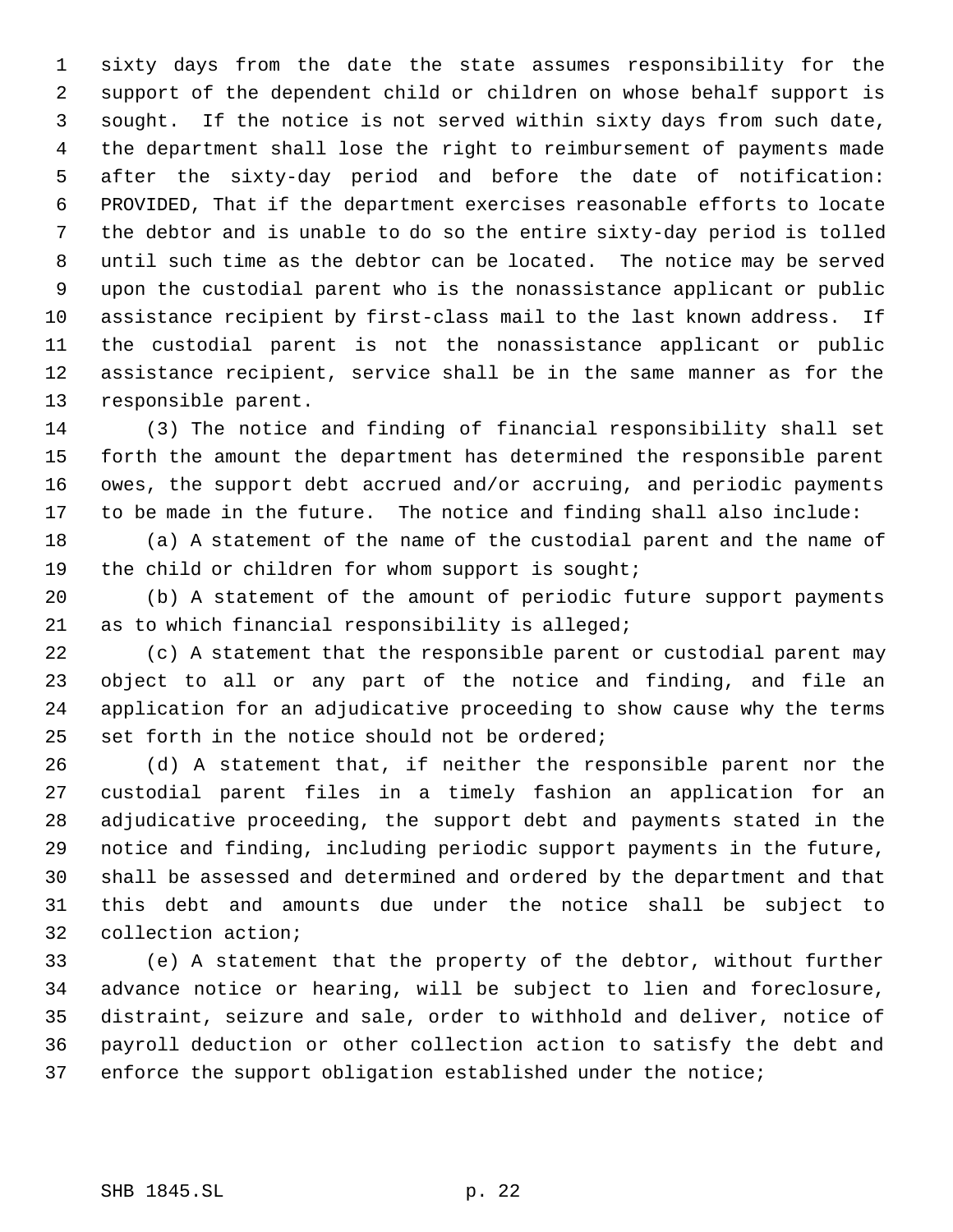(f) A statement that either or both parents are responsible for providing health insurance for his or her child if coverage that can be 3 extended to cover the child either through private health insurance 4 which is accessible to the child or through coverage that is or becomes 5 available to the parent through employment or is union-related, or for paying a monthly payment toward the premium if no such coverage is available, as provided under RCW 26.09.105.

 (4) A responsible parent or custodial parent who objects to the notice and finding of financial responsibility may file an application for an adjudicative proceeding within twenty days of the date of service of the notice or thereafter as provided under this subsection.

 (a) If the responsible parent or custodial parent files the application within twenty days, the office of administrative hearings shall schedule an adjudicative proceeding to hear the parent's or parents' objection and determine the support obligation for the entire period covered by the notice and finding of financial responsibility. The filing of the application stays collection action pending the entry 18 of a final administrative order;

 (b) If both the responsible parent and the custodial parent fail to file an application within twenty days, the notice and finding shall become a final administrative order. The amounts for current and future support and the support debt stated in the notice are final and subject to collection, except as provided under (c) and (d) of this subsection;

 (c) If the responsible parent or custodial parent files the application more than twenty days after, but within one year of the date of service, the office of administrative hearings shall schedule an adjudicative proceeding to hear the parent's or parents' objection and determine the support obligation for the entire period covered by the notice and finding of financial responsibility. The filing of the application does not stay further collection action, pending the entry of a final administrative order, and does not affect any prior collection action;

 (d) If the responsible parent or custodial parent files the application more than one year after the date of service, the office of administrative hearings shall schedule an adjudicative proceeding at which the parent who requested the late hearing must show good cause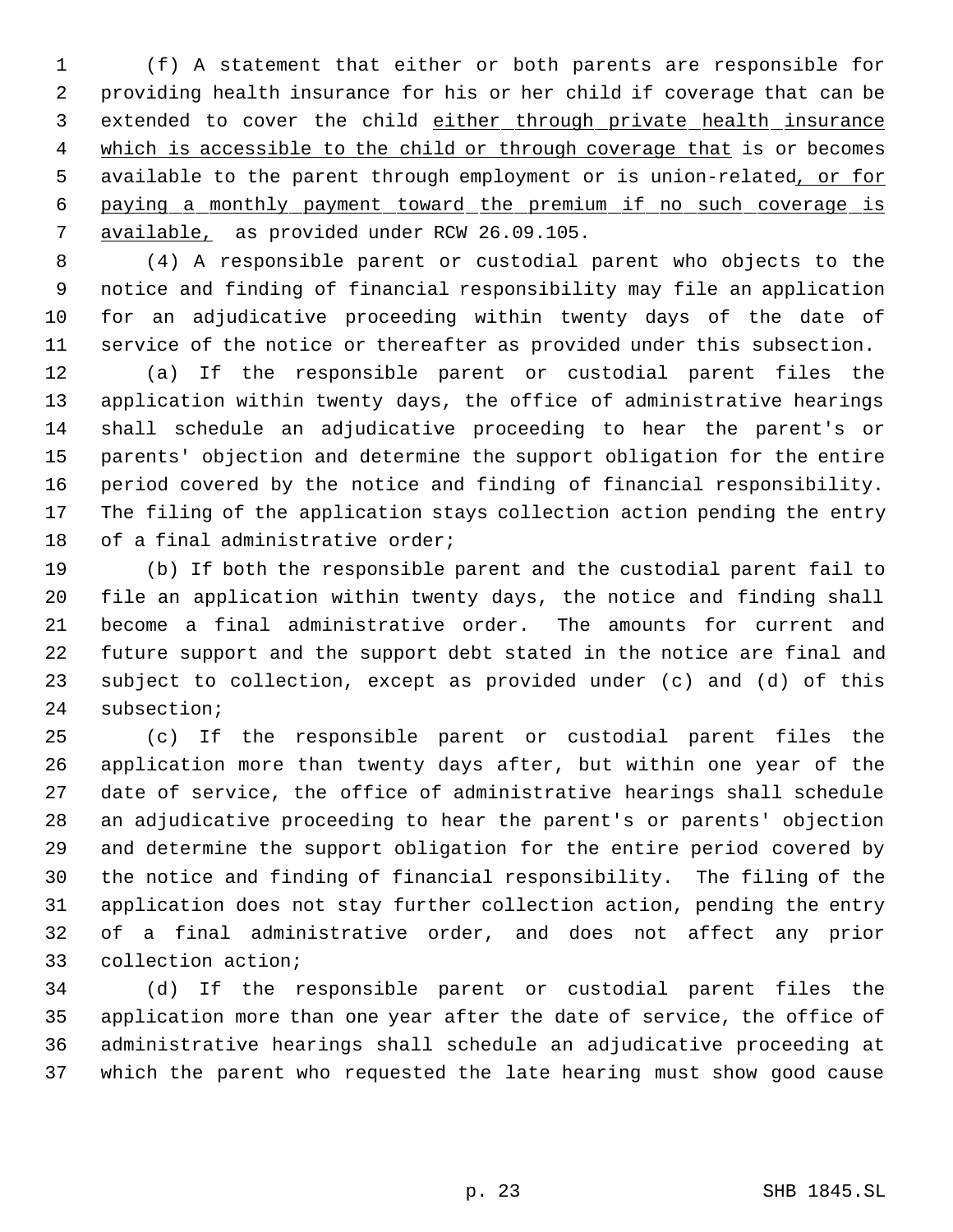for failure to file a timely application. The filing of the application does not stay future collection action and does not affect prior collection action:

 (i) If the presiding officer finds that good cause exists, the presiding officer shall proceed to hear the parent's objection to the notice and determine the support obligation;

 (ii) If the presiding officer finds that good cause does not exist, the presiding officer shall treat the application as a petition for prospective modification of the amount for current and future support established under the notice and finding. In the modification proceeding, the presiding officer shall set current and future support under chapter 26.19 RCW. The petitioning parent need show neither good cause nor a substantial change of circumstances to justify modification 14 of current and future support;

 (e) If the responsible parent's support obligation was based upon imputed median net income, the grant standard, or the family need standard, the division of child support may file an application for adjudicative proceeding more than twenty days after the date of service of the notice. The office of administrative hearings shall schedule an adjudicative proceeding and provide notice of the hearing to the responsible parent and the custodial parent. The presiding officer shall determine the support obligation for the entire period covered by the notice, based upon credible evidence presented by the division of child support, the responsible parent, or the custodial parent, or may determine that the support obligation set forth in the notice is correct. The division of child support demonstrates good cause by showing that the responsible parent's support obligation was based upon imputed median net income, the grant standard, or the family need standard. The filing of the application by the division of child support does not stay further collection action, pending the entry of a final administrative order, and does not affect any prior collection action.

 (f) The department shall retain and/or shall not refund support money collected more than twenty days after the date of service of the notice. Money withheld as the result of collection action shall be delivered to the department. The department shall distribute such money, as provided in published rules.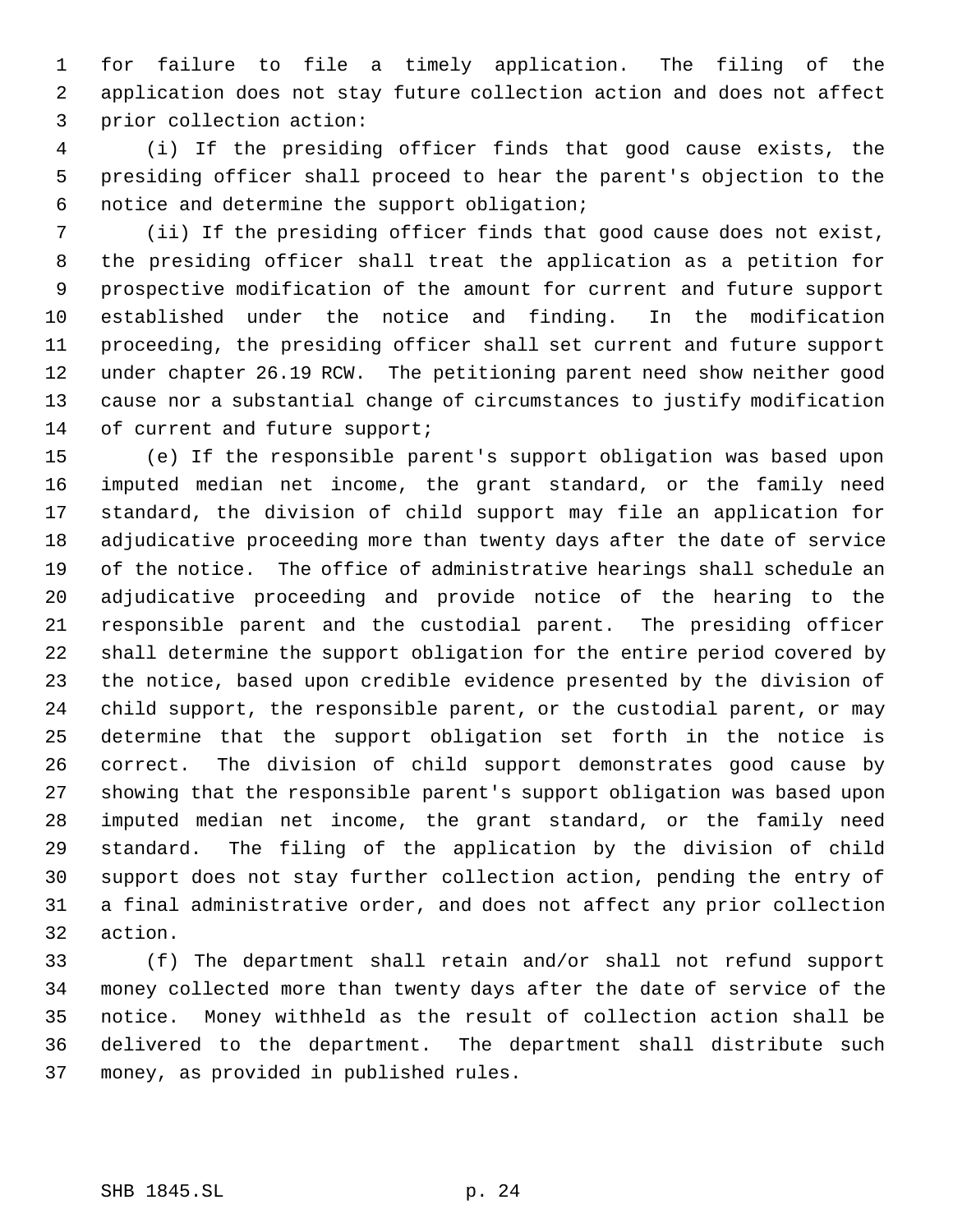(5) If an application for an adjudicative proceeding is filed, the presiding or reviewing officer shall determine the past liability and responsibility, if any, of the alleged responsible parent and shall also determine the amount of periodic payments to be made in the future, which amount is not limited by the amount of any public assistance payment made to or for the benefit of the child. If deviating from the child support schedule in making these determinations, the presiding or reviewing officer shall apply the standards contained in the child support schedule and enter written findings of fact supporting the deviation.

 (6) If either the responsible parent or the custodial parent fails to attend or participate in the hearing or other stage of an adjudicative proceeding, upon a showing of valid service, the presiding officer shall enter an order of default against each party who did not appear and may enter an administrative order declaring the support debt and payment provisions stated in the notice and finding of financial responsibility to be assessed and determined and subject to collection action. The parties who appear may enter an agreed settlement or consent order, which may be different than the terms of the department's notice. Any party who appears may choose to proceed to the hearing, after the conclusion of which the presiding officer or reviewing officer may enter an order that is different than the terms stated in the notice, if the obligation is supported by credible evidence presented by any party at the hearing.

 (7) The final administrative order establishing liability and/or future periodic support payments shall be superseded upon entry of a superior court order for support to the extent the superior court order is inconsistent with the administrative order.

 (8) Debts determined pursuant to this section, accrued and not paid, are subject to collection action under this chapter without further necessity of action by a presiding or reviewing officer.

 (9) The department has rule-making authority to enact rules consistent with 42 U.S.C. Sec. 652(f) and 42 U.S.C. Sec. 666(a)(19) as amended by section 7307 of the deficit reduction act of 2005. Additionally, the department has rule-making authority to implement 36 regulations required under ((parts)) 45 C.F.R. Parts 302, 303, 304, 305, and 308.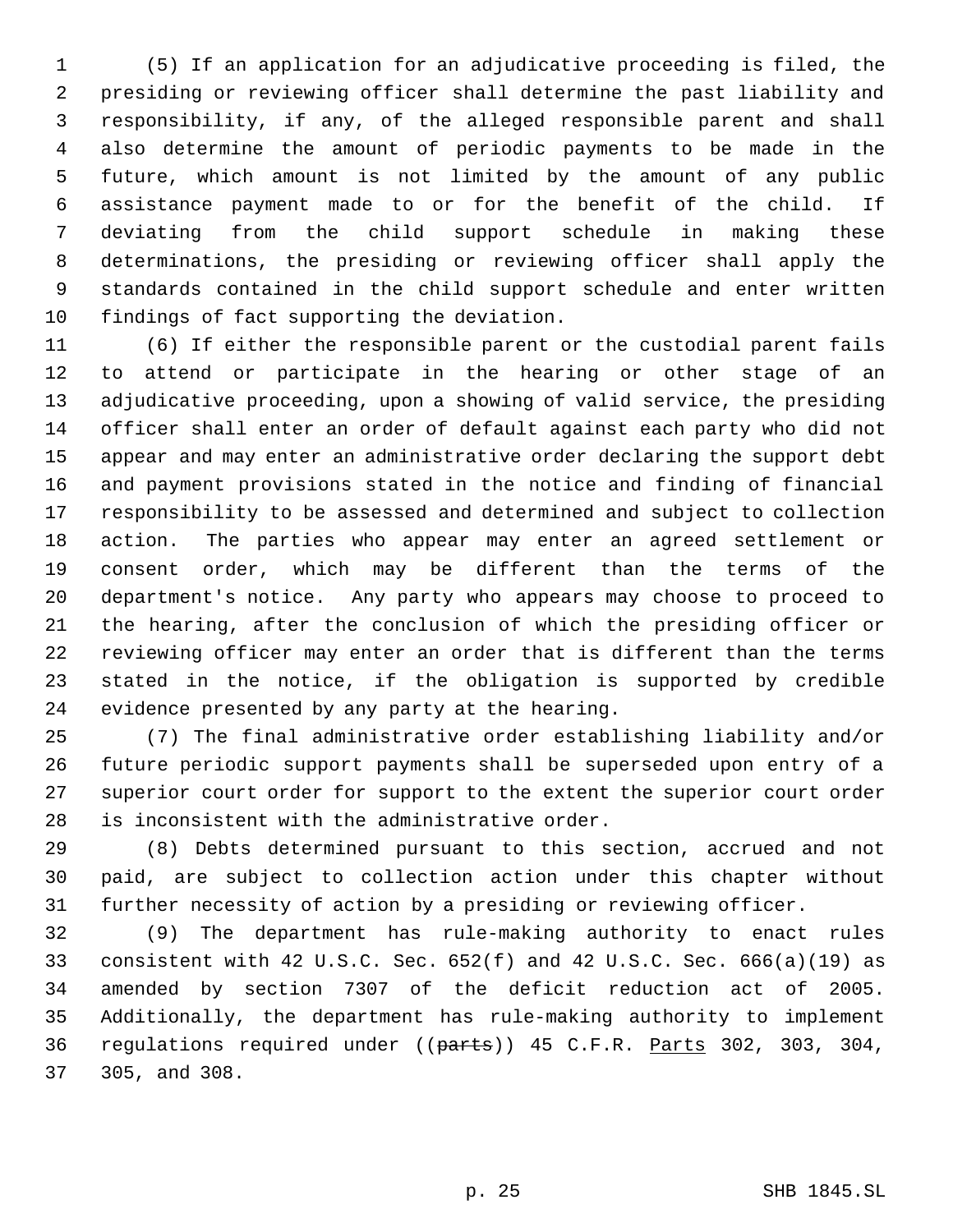**Sec. 8.** RCW 74.20A.056 and 2007 c 143 s 9 are each amended to read as follows:

 (1) If an alleged father has signed an affidavit acknowledging paternity which has been filed with the state registrar of vital statistics before July 1, 1997, the division of child support may serve a notice and finding of parental responsibility on him and the custodial parent. Procedures for and responsibility resulting from acknowledgments filed after July 1, 1997, are in subsections (8) and (9) of this section. Service of the notice shall be in the same manner as a summons in a civil action or by certified mail, return receipt requested, on the alleged father. The custodial parent shall be served by first-class mail to the last known address. If the custodial parent is not the nonassistance applicant or public assistance recipient, service shall be in the same manner as for the responsible parent. The notice shall have attached to it a copy of the affidavit or certification of birth record information advising of the existence of a filed affidavit, provided by the state registrar of vital statistics, and shall state that:

 (a) Either or both parents are responsible for providing health 20 insurance for their child either through private health insurance which 21 is accessible to the child or through coverage that if coverage that can be extended to cover the child is or becomes available to the 23 parent through employment or is union-related, or for paying a monthly 24 payment toward the premium if no such coverage is available, as provided under RCW 26.09.105;

 (b) The alleged father or custodial parent may file an application for an adjudicative proceeding at which they both will be required to appear and show cause why the amount stated in the notice as to support is incorrect and should not be ordered;

 (c) An alleged father or mother, if she is also the custodial parent, may request that a blood or genetic test be administered to determine whether such test would exclude him from being a natural parent and, if not excluded, may subsequently request that the division of child support initiate an action in superior court to determine the existence of the parent-child relationship; and

 (d) If neither the alleged father nor the custodial parent requests that a blood or genetic test be administered or files an application for an adjudicative proceeding, the amount of support stated in the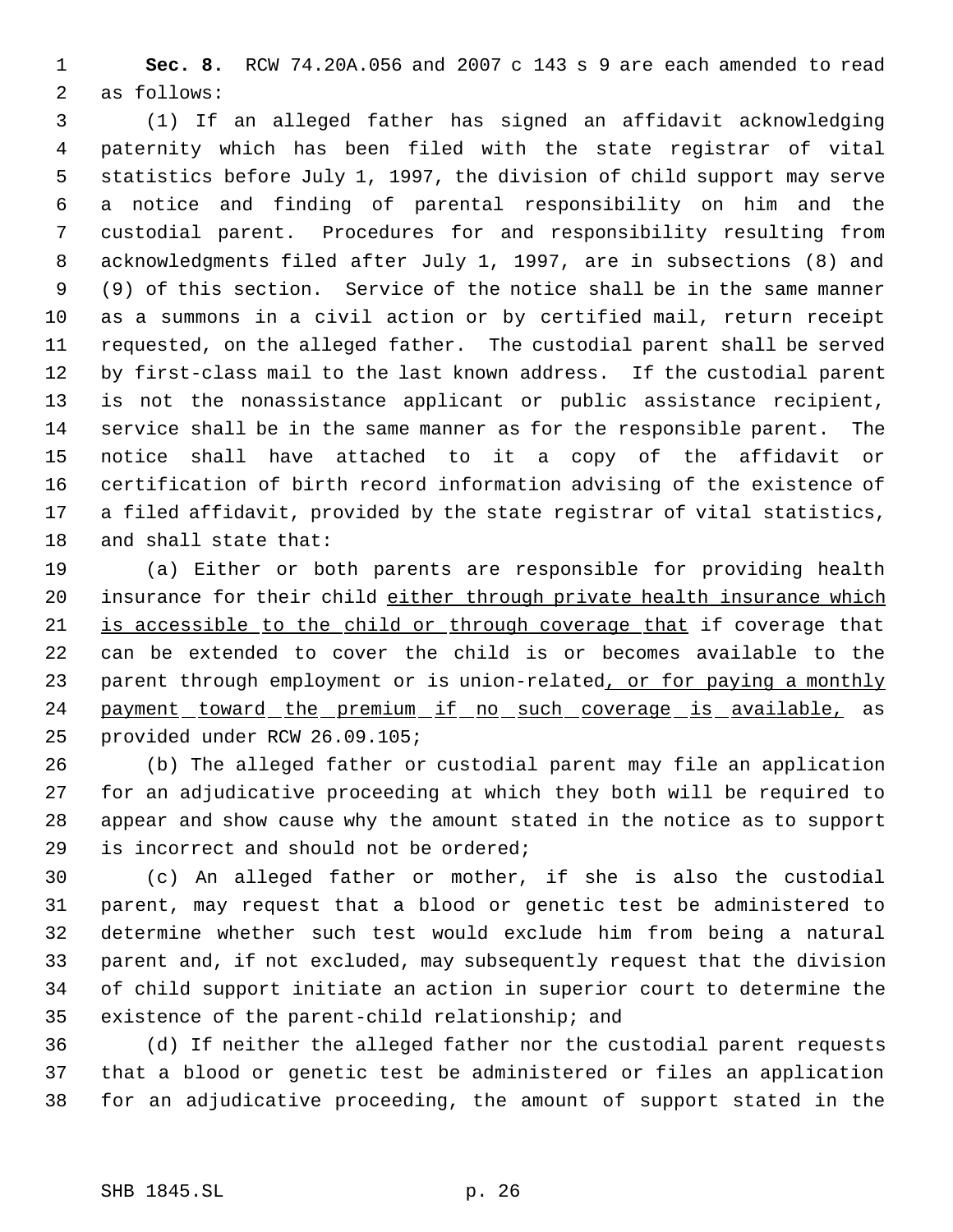notice and finding of parental responsibility shall become final, subject only to a subsequent determination under RCW 26.26.500 through 26.26.630 that the parent-child relationship does not exist.

 (2) An alleged father or custodial parent who objects to the amount of support requested in the notice may file an application for an adjudicative proceeding up to twenty days after the date the notice was served. An application for an adjudicative proceeding may be filed within one year of service of the notice and finding of parental responsibility without the necessity for a showing of good cause or upon a showing of good cause thereafter. An adjudicative proceeding under this section shall be pursuant to RCW 74.20A.055. The only issues shall be the amount of the accrued debt, the amount of the current and future support obligation, and the reimbursement of the costs of blood or genetic tests if advanced by the department. A custodian who is not the parent of a child and who has physical custody of a child has the same notice and hearing rights that a custodial parent has under this section.

 (3) If the application for an adjudicative proceeding is filed within twenty days of service of the notice, collection action shall be stayed pending a final decision by the department. If no application is filed within twenty days:

 (a) The amounts in the notice shall become final and the debt created therein shall be subject to collection action; and

 (b) Any amounts so collected shall neither be refunded nor returned if the alleged father is later found not to be a responsible parent.

 (4) An alleged father or the mother, if she is also the custodial parent, may request that a blood or genetic test be administered at any time. The request for testing shall be in writing, or as the department may specify by rule, and served on the division of child support. If a request for testing is made, the department shall arrange for the test and, pursuant to rules adopted by the department, may advance the cost of such testing. The department shall mail a copy of the test results by certified mail, return receipt requested, to the alleged father's and mother's, if she is also the custodial parent, last known address.

 (5) If the test excludes the alleged father from being a natural parent, the division of child support shall file a copy of the results with the state registrar of vital statistics and shall dismiss any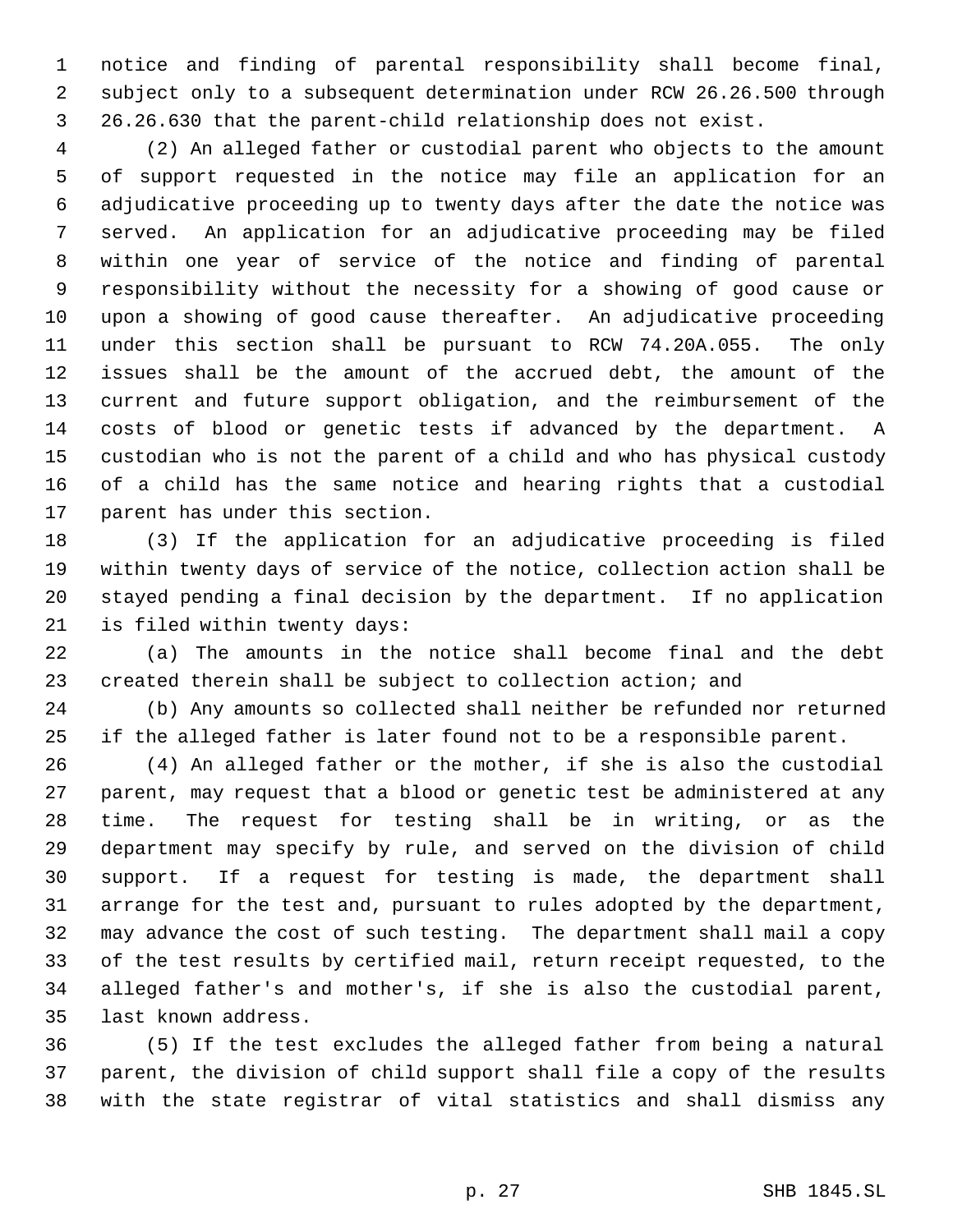pending administrative collection proceedings based upon the affidavit in issue. The state registrar of vital statistics shall remove the alleged father's name from the birth certificate and change the child's surname to be the same as the mother's maiden name as stated on the birth certificate, or any other name which the mother may select.

 (6) The alleged father or mother, if she is also the custodial parent, may, within twenty days after the date of receipt of the test results, request the division of child support to initiate an action under RCW 26.26.500 through 26.26.630 to determine the existence of the parent-child relationship. If the division of child support initiates a superior court action at the request of the alleged father or mother and the decision of the court is that the alleged father is a natural parent, the parent who requested the test shall be liable for court costs incurred.

 (7) If the alleged father or mother, if she is also the custodial parent, does not request the division of child support to initiate a superior court action, or fails to appear and cooperate with blood or genetic testing, the notice of parental responsibility shall become final for all intents and purposes and may be overturned only by a subsequent superior court order entered under RCW 26.26.500 through 26.26.630.

 (8)(a) Subsections (1) through (7) of this section do not apply to acknowledgments of paternity filed with the state registrar of vital statistics after July 1, 1997.

 (b) If an acknowledged father has signed an acknowledgment of paternity that has been filed with the state registrar of vital statistics after July 1, 1997:

 (i) The division of child support may serve a notice and finding of financial responsibility under RCW 74.20A.055 based on the acknowledgment. The division of child support shall attach a copy of the acknowledgment or certification of the birth record information advising of the existence of a filed acknowledgment of paternity to the notice;

 (ii) The notice shall include a statement that the acknowledged father or any other signatory may commence a proceeding in court to rescind or challenge the acknowledgment or denial of paternity under RCW 26.26.330 and 26.26.335;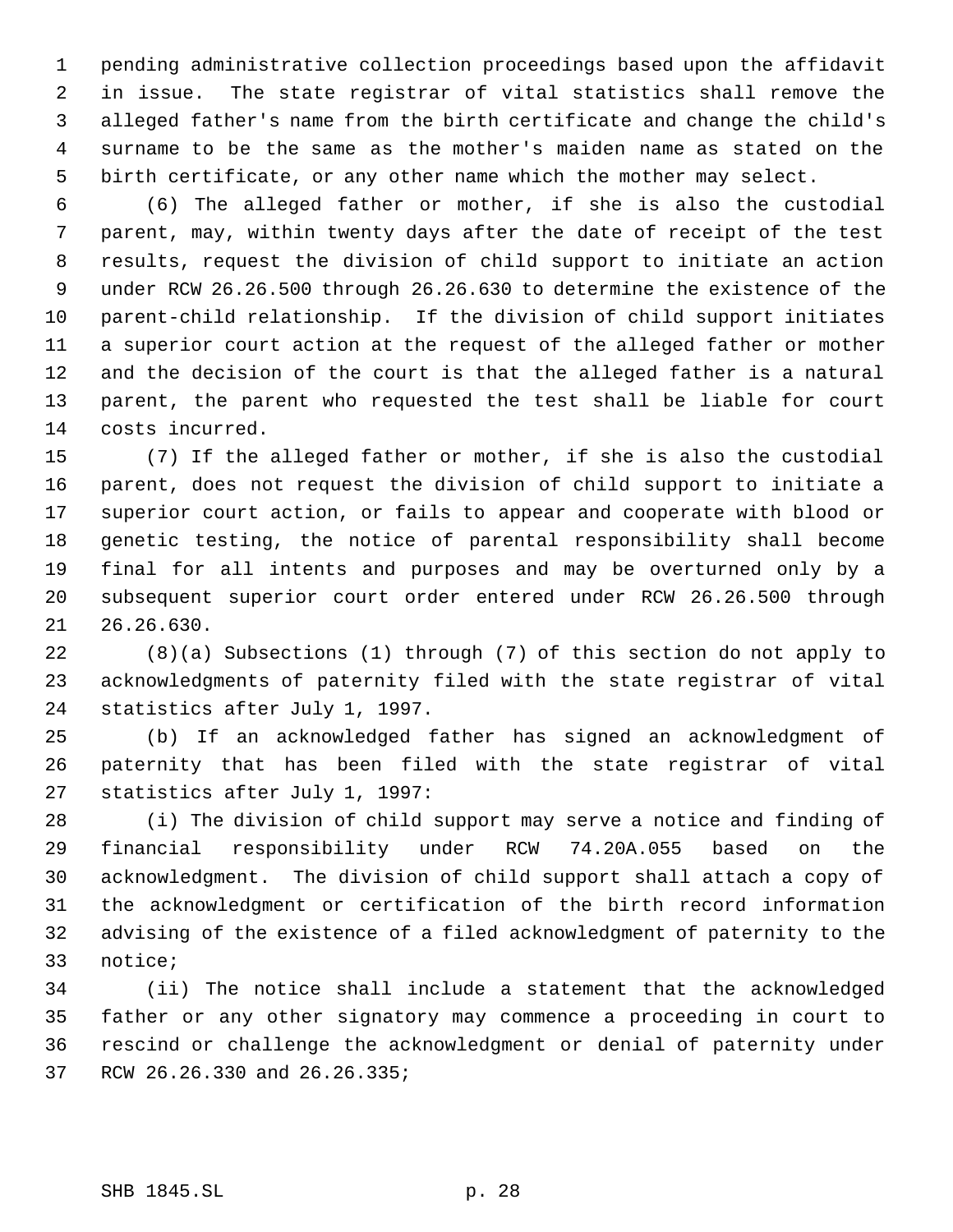(iii) A statement that either or both parents are responsible for providing health insurance for his or her child if coverage that can be extended to cover the child is or becomes available to the parent through employment or is union-related as provided under RCW 26.09.105; and

 (iv) The party commencing the action to rescind or challenge the acknowledgment or denial must serve notice on the division of child support and the office of the prosecuting attorney in the county in which the proceeding is commenced. Commencement of a proceeding to rescind or challenge the acknowledgment or denial stays the establishment of the notice and finding of financial responsibility, if the notice has not yet become a final order.

 (c) If neither the acknowledged father nor the other party to the notice files an application for an adjudicative proceeding or the signatories to the acknowledgment or denial do not commence a proceeding to rescind or challenge the acknowledgment of paternity, the amount of support stated in the notice and finding of financial responsibility becomes final, subject only to a subsequent determination under RCW 26.26.500 through 26.26.630 that the parent- child relationship does not exist. The division of child support does not refund nor return any amounts collected under a notice that becomes final under this section or RCW 74.20A.055, even if a court later determines that the acknowledgment is void.

 (d) An acknowledged father or other party to the notice who objects to the amount of support requested in the notice may file an application for an adjudicative proceeding up to twenty days after the date the notice was served. An application for an adjudicative proceeding may be filed within one year of service of the notice and finding of parental responsibility without the necessity for a showing of good cause or upon a showing of good cause thereafter. An adjudicative proceeding under this section shall be pursuant to RCW 74.20A.055. The only issues shall be the amount of the accrued debt and the amount of the current and future support obligation.

 (i) If the application for an adjudicative proceeding is filed within twenty days of service of the notice, collection action shall be stayed pending a final decision by the department.

(ii) If the application for an adjudicative proceeding is not filed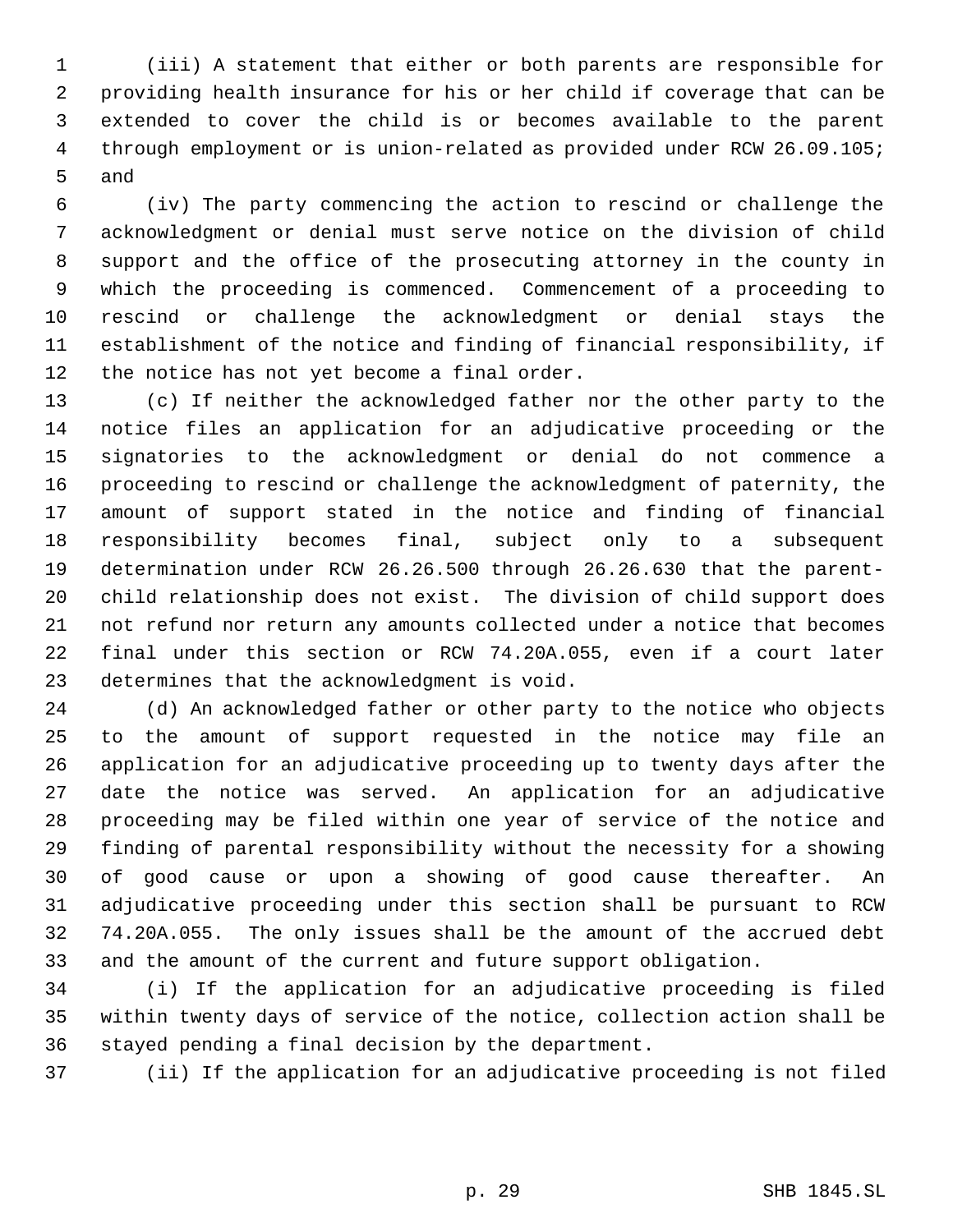within twenty days of the service of the notice, any amounts collected under the notice shall be neither refunded nor returned if the alleged father is later found not to be a responsible parent.

 (e) If neither the acknowledged father nor the custodial parent requests an adjudicative proceeding, or if no timely action is brought to rescind or challenge the acknowledgment or denial after service of the notice, the notice of financial responsibility becomes final for all intents and purposes and may be overturned only by a subsequent superior court order entered under RCW 26.26.500 through 26.26.630.

 (9) Acknowledgments of paternity that are filed after July 1, 1997, are subject to requirements of chapters 26.26, the uniform parentage act, and 70.58 RCW.

 (10) The department and the department of health may adopt rules to implement the requirements under this section.

 (11) The department has rule-making authority to enact rules consistent with 42 U.S.C. Sec. 652(f) and 42 U.S.C. Sec. 666(a)(19) as amended by section 7307 of the deficit reduction act of 2005. Additionally, the department has rule-making authority to implement 19 regulations required under ((parts)) 45 C.F.R. Parts 302, 303, 304, 305, and 308.

 **Sec. 9.** RCW 74.20A.059 and 1991 c 367 s 47 are each amended to read as follows:

 (1) The department, the physical custodian, or the responsible parent may petition for a prospective modification of a final administrative order if:

 (a) The administrative order has not been superseded by a superior court order; and

 (b) There has been a substantial change of circumstances, except as provided under RCW 74.20A.055(4)(d).

 (2) An order of child support may be modified one year or more after it has been entered without showing a substantial change of circumstances:

 (a) If the order in practice works a severe economic hardship on either party or the child; or

 (b) If a party requests an adjustment in an order for child support that was based on guidelines which determined the amount of support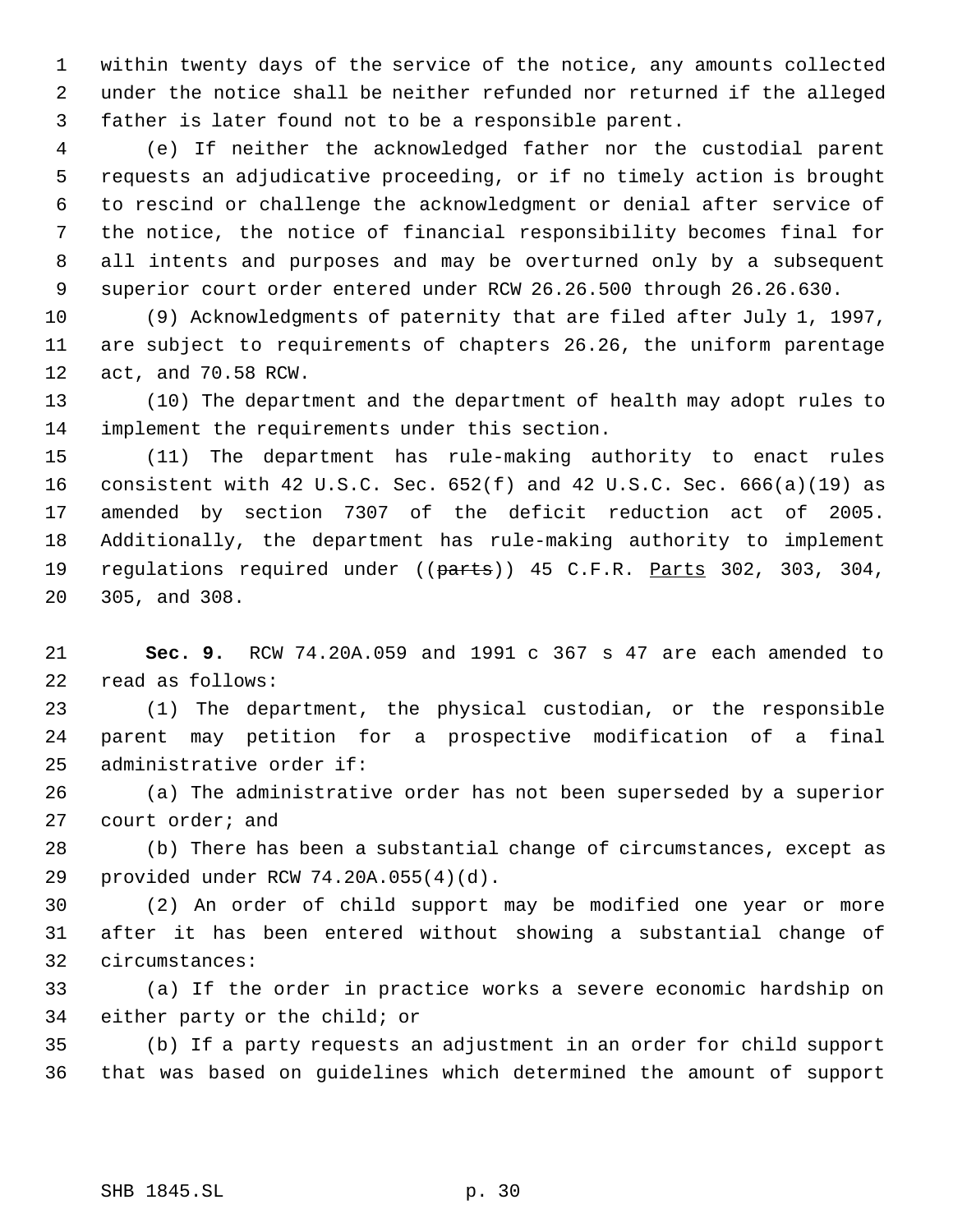according to the child's age, and the child is no longer in the age category on which the current support amount was based; or

 (c) If a child is a full-time student and reasonably expected to complete secondary school or the equivalent level of vocational or technical training before the child becomes nineteen years of age upon a finding that there is a need to extend support beyond the eighteenth birthday.

 (3) An order may be modified without showing a substantial change of circumstances if the requested modification is to:

10 (a) Require ((health insurance coverage)) medical support under RCW 11 26.09.105 for a child covered by the order; or

(b) Modify an existing order for health insurance coverage.

 (4) Support orders may be adjusted once every twenty-four months based upon changes in the income of the parents without a showing of substantially changed circumstances.

 (5)(a) All administrative orders entered on, before, or after September 1, 1991, may be modified based upon changes in the child support schedule established in chapter 26.19 RCW without a substantial change of circumstances. The petition may be filed based on changes in the child support schedule after twelve months has expired from the entry of the administrative order or the most recent modification order setting child support, whichever is later. However, if a party is granted relief under this provision, twenty-four months must pass before another petition for modification may be filed pursuant to subsection (4) of this section.

 (b) If, pursuant to subsection (4) of this section or (a) of this subsection, the order modifies a child support obligation by more than thirty percent and the change would cause significant hardship, the change may be implemented in two equal increments, one at the time of the entry of the order and the second six months from the entry of the order. Twenty-four months must pass following the second change before a petition for modification under subsection (4) of this section may be filed.

 (6) An increase in the wage or salary of the parent or custodian 35 who is receiving the support transfer payments ((as defined in section  $24$ -of-this-act)) is not a substantial change in circumstances for purposes of modification under subsection (1)(b) of this section. An